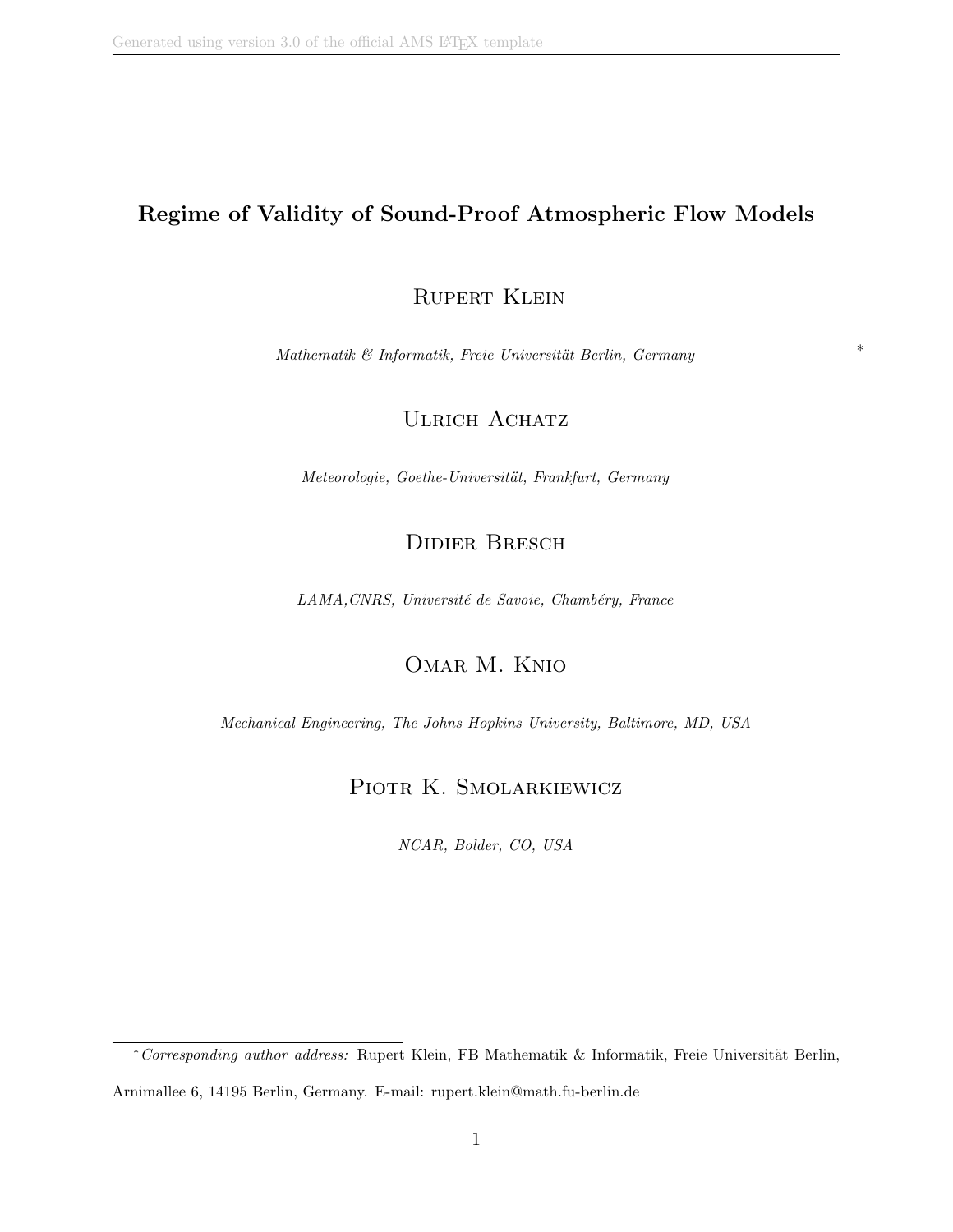#### ABSTRACT

Ogura and Phillips (1962) derived their original anelastic model through systematic formal asymptotics using the flow Mach number as the expansion parameter. To arrive at a reduced model which would simultaneously represent internal gravity waves and the effects of advection, they had to adopt a distinguished limit stating that the dimensionless stability of the background state be of the order of the Mach number squared. For typical flow Mach numbers of  $M \sim 1/30$  this amounts to total variations of potential temperature across the troposphere of less than one Kelvin, i.e., to unrealistically weak stratification. Various generalizations of Ogura and Phillips' anelastic model have been proposed to remedy this issue, e.g., by Dutton & Fichtl (1969), and Lipps & Hemler (1982). Following the same goals, but a somewhat different route of argumentation, Durran proposed the pseudoincompressible model in 1989. The present paper provides a scale analysis showing that the regime of validity of two of these extended models covers stratification strengths of order  $(h_{\rm sc}/\theta) d\theta/dz < M^{2/3}$  which corresponds to realistic variations of potential temperature,  $\theta$ , across the pressure scale height,  $h_\mathrm{sc,}$  of  $\Delta\theta$  $h_{\rm sc}$  $_{0}^{\prime\prime\prime}$  < 30 K.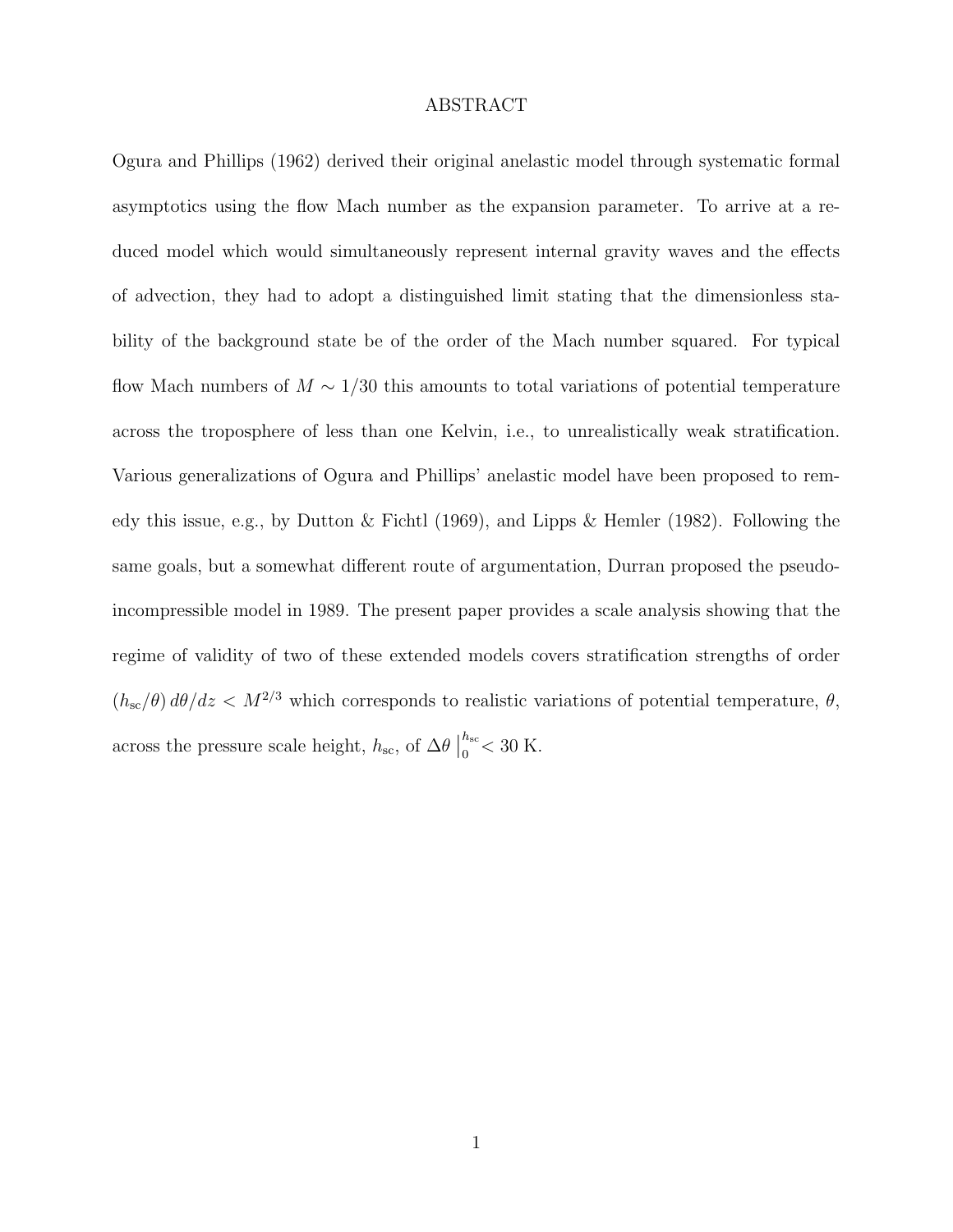# 1. Introduction

Ogura and Phillips (1962) derived their original anelastic model through systematic formal asymptotics using the flow Mach number as the expansion parameter. To arrive at a reduced model which would simultaneously represent internal gravity waves and the effects of advection, they had to adopt a distinguished limit stating that the dimensionless stability of the background state be of the order of the Mach number,  $\varepsilon$ , squared. To recall the relevant line of thought, consider Table 1 (after Klein 2009). The left column in that table displays the inverse characteristic timescales of advection, sound propagation, and internal waves. The right column shows these frequencies non-dimensionalized by the advection time scale.

By design, the sound-proof models should be able to address deep atmospheres vertically covering a typical pressure scale height,  $h_{\rm sc} \sim 10 \text{ km}$ , or more, and non-hydrostatic flow regimes corresponding to horizontal scales down to 10 km or less, (cf., Bannon 1996). Thus the characteristic vertical as well as horizontal length scales for the design regime of these models are comparable to the pressure scale height,  $h_{\rm sc}$ . As can be see in Table 1, the characteristic acoustic timescale,  $t_{\text{ac}}$ , is small of order  $O(\varepsilon)$  relative to the advection time,  $t_{\text{adv}}$ , whereas the timescale for internal waves,  $t_{\text{int}}$ , i.e., the inverse of the Brunt-Väisälä frequency, N, is of order  $O\left(\varepsilon\left[\left(h_{\rm sc}/\theta\right)d\theta/dz\right]^{-1/2}\right)$ . As a consequence, if we follow Ogura and Phillips (1962) and construct an asymptotic single timescale model which resolves the advection time scale and includes internal waves at the same time, we would have to adopt a weak stratification so that  $(h_{\rm sc}/\theta) d\theta/dz = O(\varepsilon^2)$ .

For typical flow Mach numbers of  $M \sim 1/30$  such stratifications amount to total varia-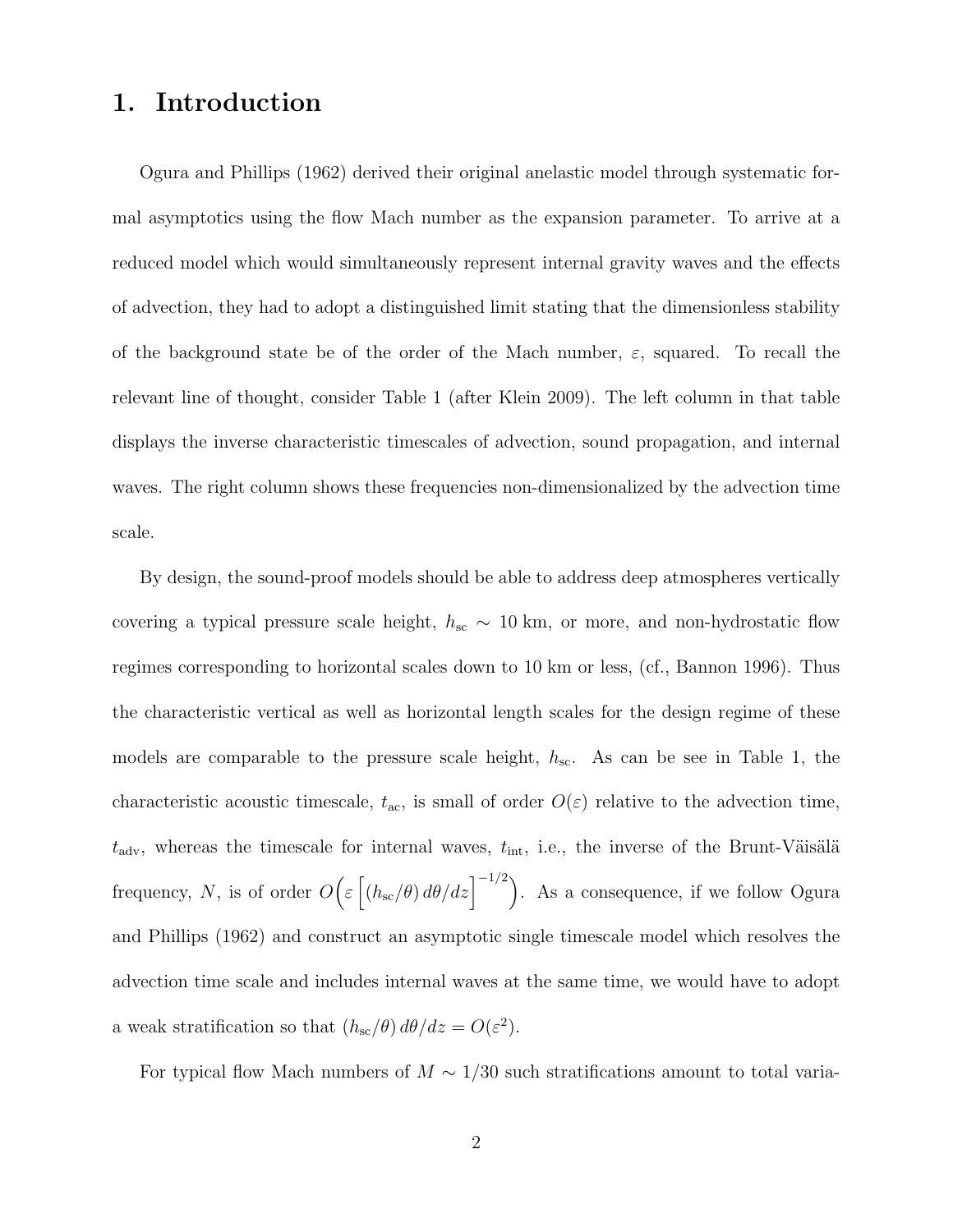tions of potential temperature across the troposphere of less than one Kelvin, i.e., to unrealistically weak stratification. Various generalizations of Ogura and Phillips' anelastic model have been proposed to remedy this issue, e.g., by Dutton and Fichtl (1969), Lipps and Hemler (1982), and Bannon (1996). Following the same goals but a somewhat different route of argumentation, Durran (1989) proposed the pseudo-incompressible model.

According to Table 1, however, any such stronger stratification with

$$
\frac{h_{\rm sc}}{\theta} \frac{d\theta}{dz} = O\left(\varepsilon^{\mu}\right) \qquad \text{where} \qquad 0 < \mu < 2 \tag{1}
$$

will induce a three-timescale asymptotic limit so that

$$
t_{\rm ac} \ll t_{\rm int} \ll t_{\rm adv}
$$
 with  $t_{\rm ac} = O(\varepsilon t_{\rm adv}), t_{\rm int} = O(\varepsilon^{1-\mu/2} t_{\rm adv}).$  (2)

Sound-proof models derived for such a regime of stratifications will thus constitute asymptotic two-scale models in time, retaining a scale separation between the internal and advection timescales. In deriving their models, Dutton and Fichtl (1969), Lipps and Hemler (1982), Durran (1989), and Bannon (1996) provide a range of physical arguments for their validity. Yet, this inherent multiscale nature of the resulting sound-proof models for stratifications within the regime from (1) is not addressed. We have not found it addressed either in later scaling or asymptotic analyses, such as (Davies et al. 2003; Almgren et al. 2006). At the same time, numerical experience indicates that sound-proof models work well on a much broader range of scales and problems than would be anticipated based on theoretical arguments (cf. Prusa et al. 2008, and references therein).

The presence of multiple scales in the sound-proof models is, nevertheless, an issue, because both the spatial structures and frequencies of internal waves featured by the soundproof models only approximate those represented by the full compressible flow equations. As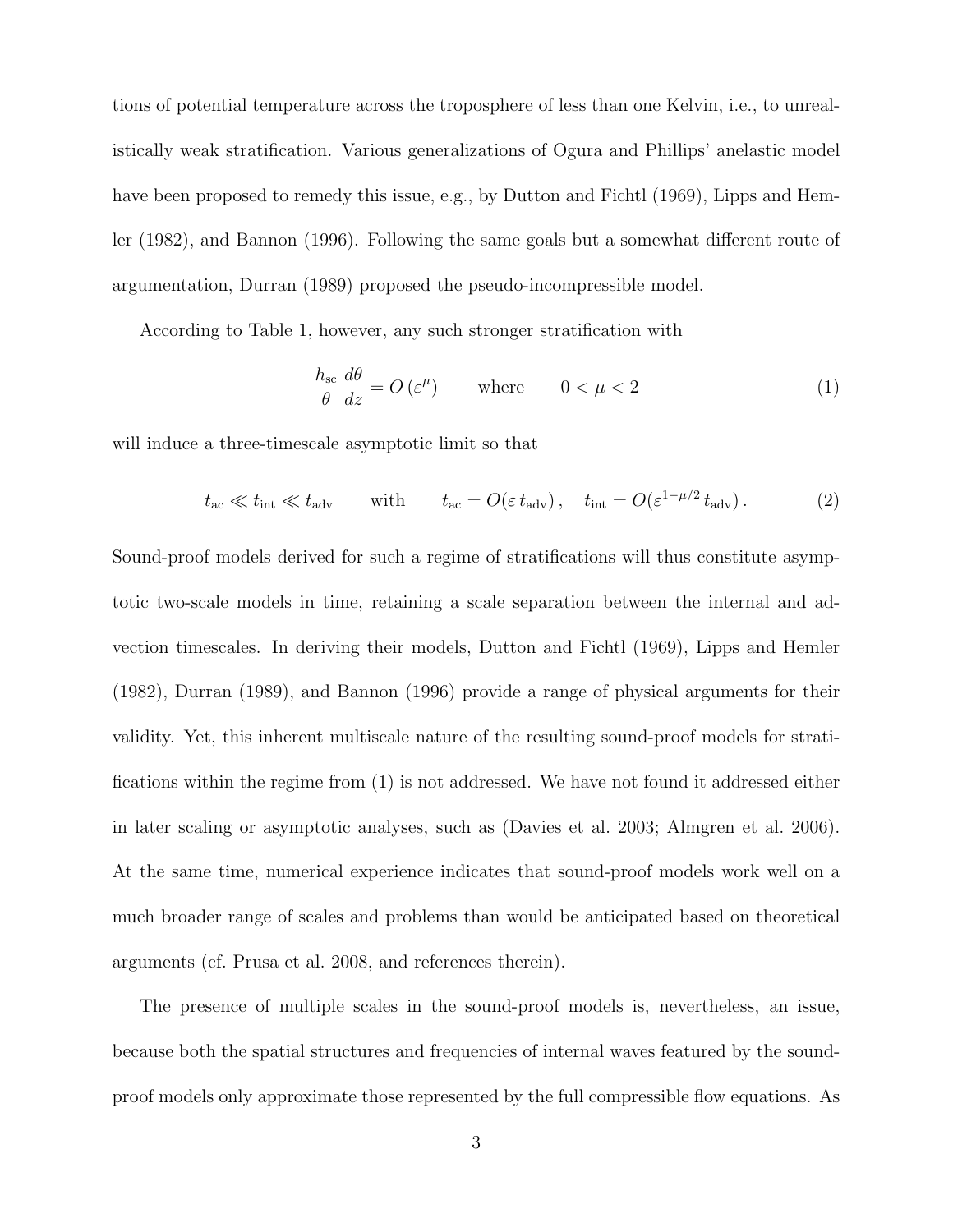a consequence, there are two necessary conditions for the validity of the sound-proof models over the targeted advective timescales, viz.

- (a) the spatial structures of corresponding internal wave eigenmodes of the sound-proof and compressible systems should be asymptotically close as  $\varepsilon \to 0$ , and
- (b) the accumulation of phase differences between such sound-proof and compressible internal waves should remain asymptotically small at least over the advective timescale.

Motivated by these considerations, we consider in this paper atmospheres with stratifications in the regime from (1) and:

- i. compare the internal wave eigenmode structures of the compressible Euler equations and selected sound-proof models;
- ii. assess the approximation errors due to "sound-proofing" for both the spatial eigenmodes and the associated frequencies in terms of the Mach number, and;
- iii. demonstrate, as our main result, that internal wave solutions of the sound-proof and compressible models remain asymptotically close for  $t = O(t_{\text{adv}})$  for sufficiently weak stratification. Specifically, for both Lipps & Hemler's and Durran's sound-proof models the corresponding bound on the stratification is

$$
\frac{h_{\rm sc}}{\theta} \frac{d\theta}{dz} = O\left(\varepsilon^{\mu}\right) \qquad \text{with} \qquad \mu > \frac{2}{3} \,. \tag{3}
$$

This corresponds to realistic stratifications with  $\Delta\theta$  $h_{\rm sc}$  $_{0}^{n_{\rm sc}}$  = 30...50 K over 10...15 km.

The rest of the paper is organized as follows. In section 2 we summarize the model equations to be studied. In section 3 we introduce a new set of variables which explicitly reveal the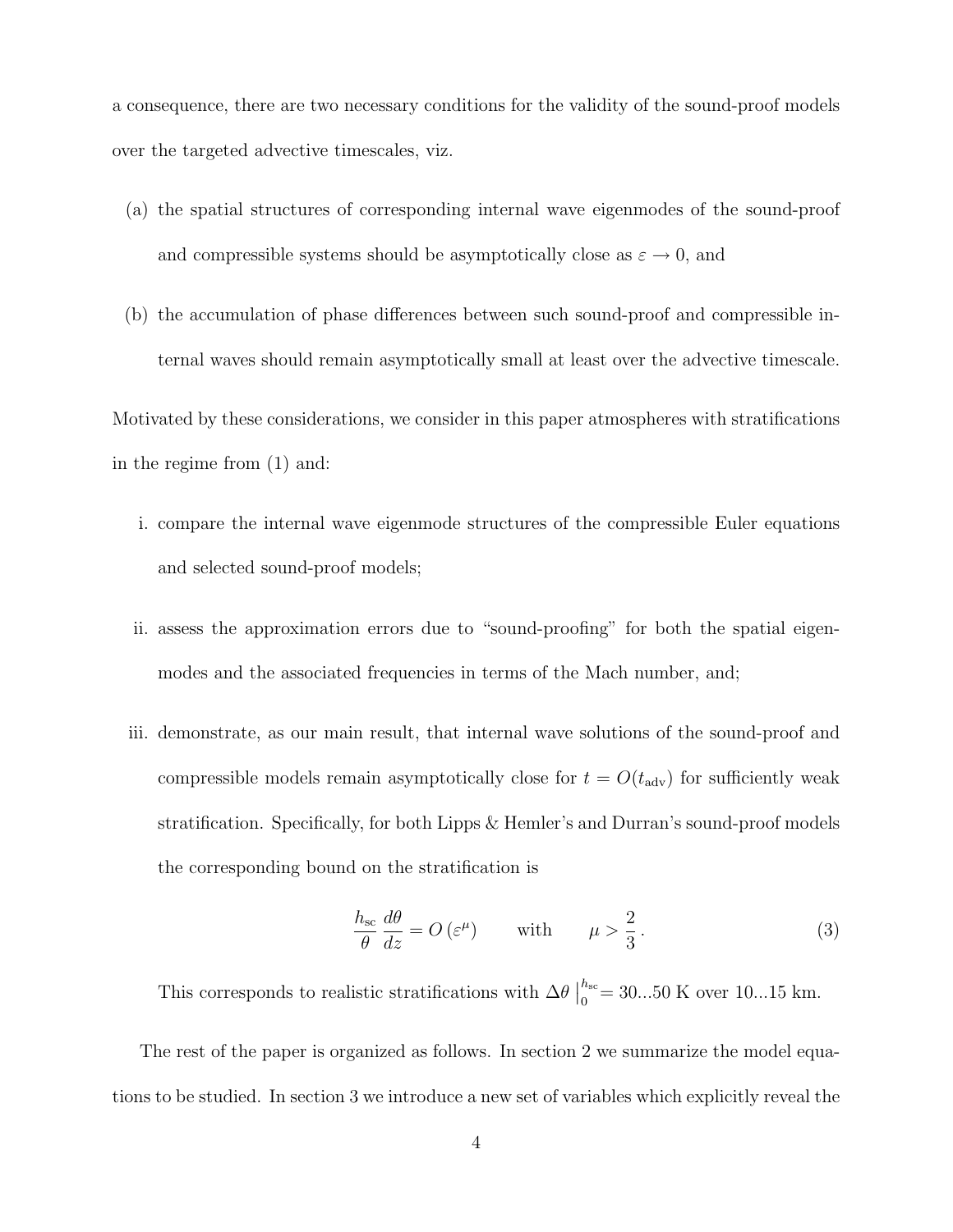multiscale nature of fully compressible flows within the regime of stratifications from (1). In section 4, using formal asymptotic analysis and vertical mode decompositions, we compare the vertical internal wave eigenmodes and eigenfrequencies for the pseudo-incompressible and the Lipps & Hemler anelastic models with those of the compressible equations and show that they are asymptotically close as long as  $(h_{\rm sc}/\theta) d\theta/dz = O(\varepsilon^{\mu})$  for any  $\mu > 0$ . In that section we also assess the time it takes compressible and sound-proof internal waves to accumulate leading-order deviations of their phases due to these differences in the dispersion relations, and this will lead to the above-mentioned principal result in (3). In section 5 we draw conclusions and provide an outlook to future work.

# 2. Compressible and sound-proof model equations

The exposition in this section of the three sets of model equations to be analysed subsequently closely follows Klein (2009). Here, we restrict our considerations to flows under gravity, but without Coriolis effects and non-resolved-scale closures, and present consistent dimensionless forms of the compressible Euler equations and of two sound-proof models.

#### a. Compressible Euler equations

$$
\rho_t + \nabla \cdot (\rho \mathbf{v}) = 0
$$
  

$$
(\rho \mathbf{v})_t + \nabla \cdot (\rho \mathbf{v} \circ \mathbf{v}) + P \nabla \pi = -\rho \mathbf{k} , \qquad (4)
$$
  

$$
P_t + \nabla \cdot (P \mathbf{v}) = 0
$$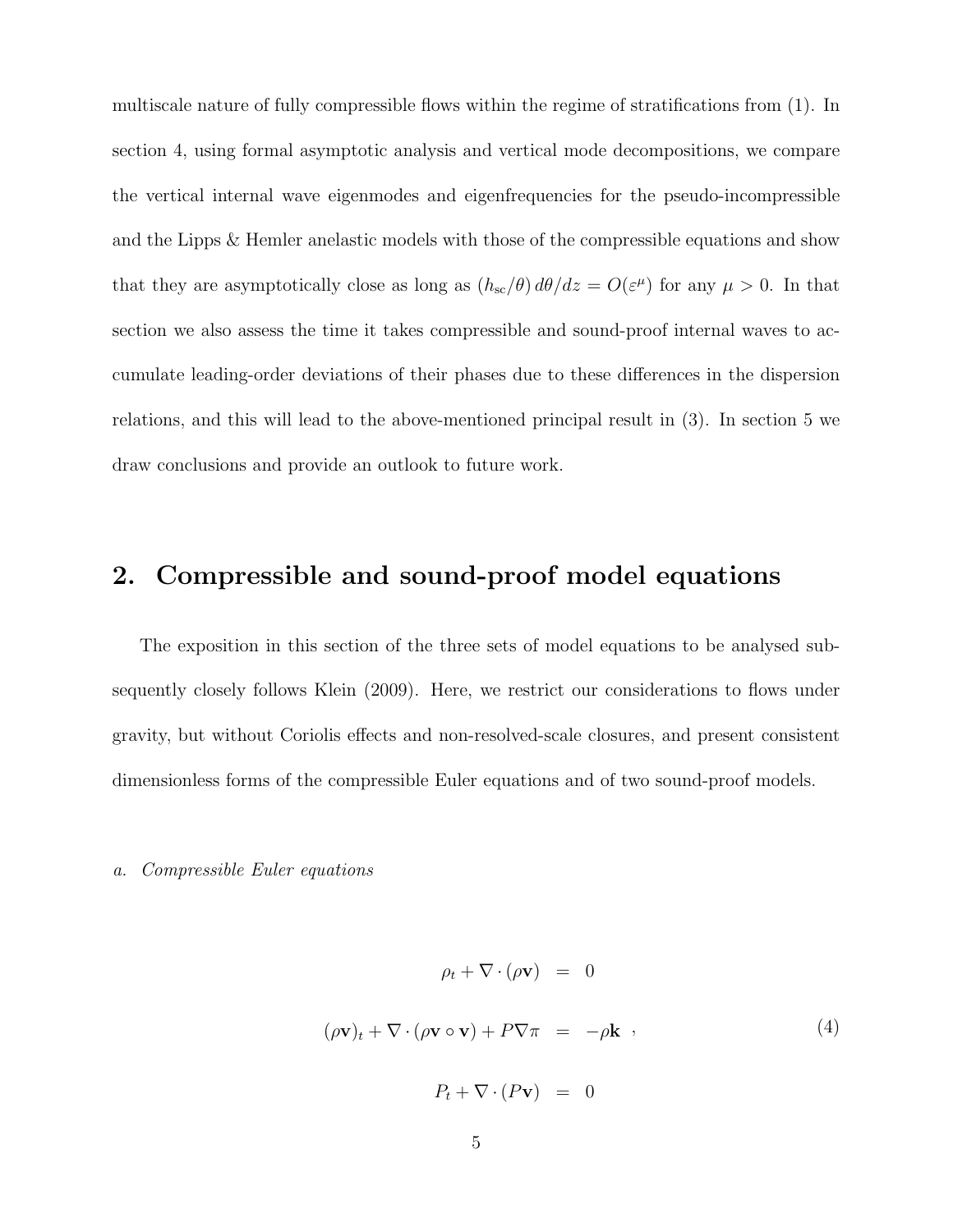where  $(\rho, \mathbf{v})$  are the density and flow velocity,  $P = p^{1/\gamma} = \rho \theta$  is a modified thermodynamic pressure variable,  $\theta$  the potential temperature, and  $\pi = p^{\Gamma}/\Gamma$  where  $\Gamma = (\gamma - 1)/\gamma$ , and  $\gamma$ is the isentropic exponent. Let an asterisc, for the moment, denote dimensional variables, then the dimensionless quantities appearing in (4) are defined as

$$
t = \frac{t^* c_{\text{ref}}}{h_{\text{sc}}}, \qquad \mathbf{x} = \frac{\mathbf{x}^*}{h_{\text{sc}}}, \qquad \rho = \frac{\rho^*}{\rho_{\text{ref}}}, \qquad p = \frac{p^*}{p_{\text{ref}}}, \qquad \mathbf{v} = \frac{\mathbf{v}^*}{c_{\text{ref}}}, \qquad \rho \theta = p^{1/\gamma}, \qquad (5)
$$

where  $c_{\text{ref}} = \sqrt{p_{\text{ref}}/\rho_{\text{ref}}}$  and  $h_{\text{sc}} = p_{\text{ref}}/\rho_{\text{ref}} g$ , and where  $p_{\text{ref}}$ ,  $\rho_{\text{ref}}$ , and g denote the sea-level pressure, the corresponding density at a temperature of 300 K, say, and the acceleration of gravity, respectively.

#### b. Pseudo-incompressible model

If we refrain, in contrast to Durran (1989), from subtracting the background hydrostatic balance from the vertical momentum equation, then the pseudo-incompressible model is obtained from  $(4)$  by simply dropping the pressure time derivative and assuming  $P$  to match a prescribed background distribution  $P \equiv \overline{P}(z)$ . Thus we find

$$
\rho_t + \nabla \cdot (\rho \mathbf{v}) = 0
$$
  

$$
(\rho \mathbf{v})_t + \nabla \cdot (\rho \mathbf{v} \circ \mathbf{v}) + \overline{P} \nabla \pi = -\rho \mathbf{k} \tag{6}
$$
  

$$
\nabla \cdot (\overline{P} \mathbf{v}) = 0
$$

#### c. Anelastic model

Bannon (1996) discusses various versions of anelastic models which differ from the pseudoincompressible one in that they adopt the mass conservation law to impose the sound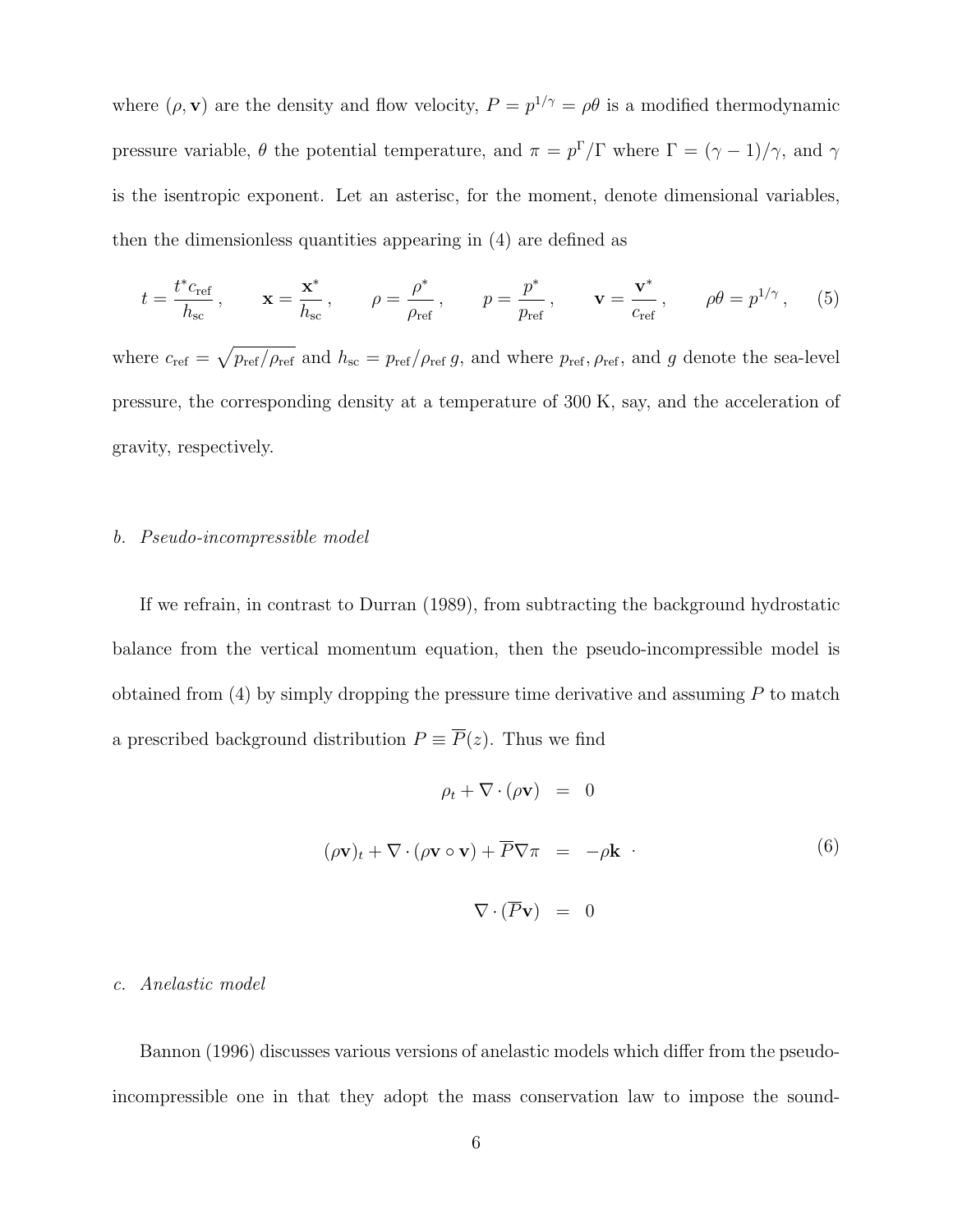removing velocity divergence constraint instead of the pressure equation. The generic anelastic model proposed by Bannon (also Lipps and Hemler (1982)), to be analyzed below, is obtained from (4) by dropping the density time derivative, assuming the density to equal some prescribed background distribution,  $\rho \equiv \bar{\rho}(z)$ , and by slightly modifying the pressure gradient and gravity terms. With these modifications, we obtain

$$
\nabla \cdot (\overline{\rho} \mathbf{v}) = 0
$$
  

$$
(\overline{\rho} \mathbf{v})_t + \nabla \cdot (\overline{\rho} \mathbf{v} \circ \mathbf{v}) + \overline{\rho} \nabla \pi' = -\overline{\rho} \frac{\theta - \overline{\theta}}{\overline{\theta}} \mathbf{k}.
$$
  

$$
(\overline{\rho} \theta)_t + \nabla \cdot (\overline{\rho} \theta \mathbf{v}) = 0
$$
 (7)

In all three cases,  $\overline{\theta}(z)$  is the mean background potential temperature distribution which defines the background pressure variable,  $\overline{P}(z)$ , and the background density,  $\overline{\rho}(z)$ , via  $d\overline{p}/dz =$  $-\overline{\rho} g$ ,  $\overline{p}(0) = 1$ ,  $\overline{\rho} \overline{\theta} = \overline{P}$ , and  $\overline{P} \equiv \overline{p}^{1/\gamma}$ . For later reference we note the exact solution,

$$
\overline{p}(z) = \overline{P}(z)^{\gamma} = \left[\Gamma \overline{\pi}(z)\right]^{\frac{1}{\Gamma}}, \quad \overline{\rho}(z) = \overline{P}(z)/\overline{\theta}(z), \quad \text{where} \quad \overline{\pi}(z) = \frac{1}{\Gamma} - \int_{0}^{z} \frac{1}{\overline{\theta}(\zeta)} d\zeta. \tag{8}
$$

We also note that  $\pi'$  in (7) is defined as

$$
\pi' = \frac{p - \overline{p}}{\overline{\rho}},\tag{9}
$$

i.e., it is a density-scaled perturbation of the pressure, p, but not of the Exner pressure,  $\pi$ .

## 3. Scaled variables

The following transformation of variables will explicitly reveal the asymptotic scalings to be discussed in the sequel. First we introduce a time coordinate nondimensionalized by the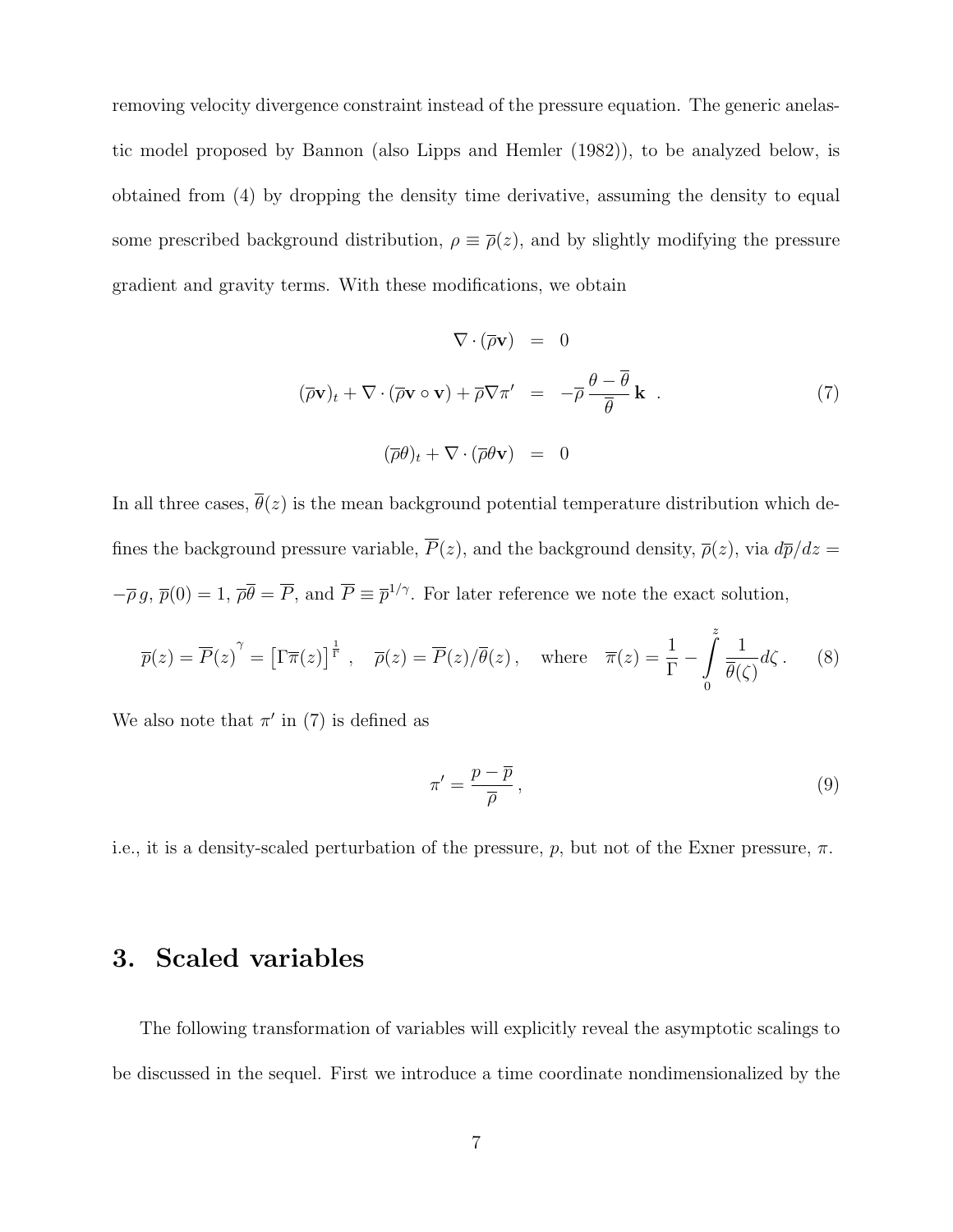characteristic advection time

$$
\tau = \varepsilon \, t \tag{10}
$$

and then we let

$$
\theta(t, \mathbf{x}, z; \varepsilon) = 1 + \varepsilon^{\mu} \overline{\Theta}(z) + \varepsilon^{\mu + \nu} \widetilde{\theta}(\tau, \mathbf{x}, z; \varepsilon) \qquad (\nu = 1 - \mu/2)
$$
  

$$
\pi(t, \mathbf{x}, z; \varepsilon) = \overline{\pi}(z) + \varepsilon \widetilde{\pi}(\tau, \mathbf{x}, z; \varepsilon) \qquad (11)
$$
  

$$
\mathbf{v}(t, \mathbf{x}, z; \varepsilon) = \varepsilon \widetilde{\mathbf{v}}(\tau, \mathbf{x}, z; \varepsilon)
$$

The velocity, **v**, was nondimensionalized by  $\sqrt{p_{ref}/\rho_{ref}}$ , which is comparable to the sound speed; whereupon the scaling in (11)<sub>3</sub> implies low Mach number flow when  $\varepsilon \ll 1$ . The representation of the background potential temperature stratification,

$$
\overline{\theta}(z) = 1 + \varepsilon^{\mu} \overline{\Theta}(z), \qquad (12)
$$

follows from the stratification regime in (1). The exponent  $\nu$  determines the scaling of the dynamic potential temperature perturbations. Its specific value as given in  $(11)<sub>1</sub>$  implies the correct scaling for internal gravity waves as we will see shortly. Furthermore,  $\overline{\pi}(z)$  denotes the background Exner pressure distribution given the stratification from (1). We assume a pressure perturbation amplitude of the order of the Mach number,  $O(\varepsilon)$ , so as to not preclude leading-order acoustic modes at this stage.

For compressible flows, the new variables  $\widetilde{\theta}, \widetilde{\pi}, \widetilde{\mathbf{v}}$  satisfy

$$
\widetilde{\theta}_{\tau} + \frac{1}{\varepsilon^{\nu}} \widetilde{w} \frac{d\overline{\Theta}}{dz} = -\widetilde{\mathbf{v}} \cdot \nabla \widetilde{\theta}
$$
\n
$$
\widetilde{\mathbf{v}}_{\tau} - \frac{1}{\varepsilon^{\nu}} \frac{\widetilde{\theta}}{\overline{\theta}} \mathbf{k} + \frac{1}{\varepsilon} (1 + \varepsilon^{\mu} \overline{\Theta}) \nabla \widetilde{\pi} = -\widetilde{\mathbf{v}} \cdot \nabla \widetilde{\mathbf{v}} - \varepsilon^{1-\nu} \widetilde{\theta} \nabla \widetilde{\pi} \quad (13)
$$
\n
$$
\widetilde{\pi}_{\tau} + \frac{1}{\varepsilon} \left( \gamma \Gamma \overline{\pi} \nabla \cdot \widetilde{\mathbf{v}} + \widetilde{w} \frac{d\overline{\pi}}{dz} \right) = -\widetilde{\mathbf{v}} \cdot \nabla \widetilde{\pi} - \gamma \Gamma \widetilde{\pi} \nabla \cdot \widetilde{\mathbf{v}} \quad (13)
$$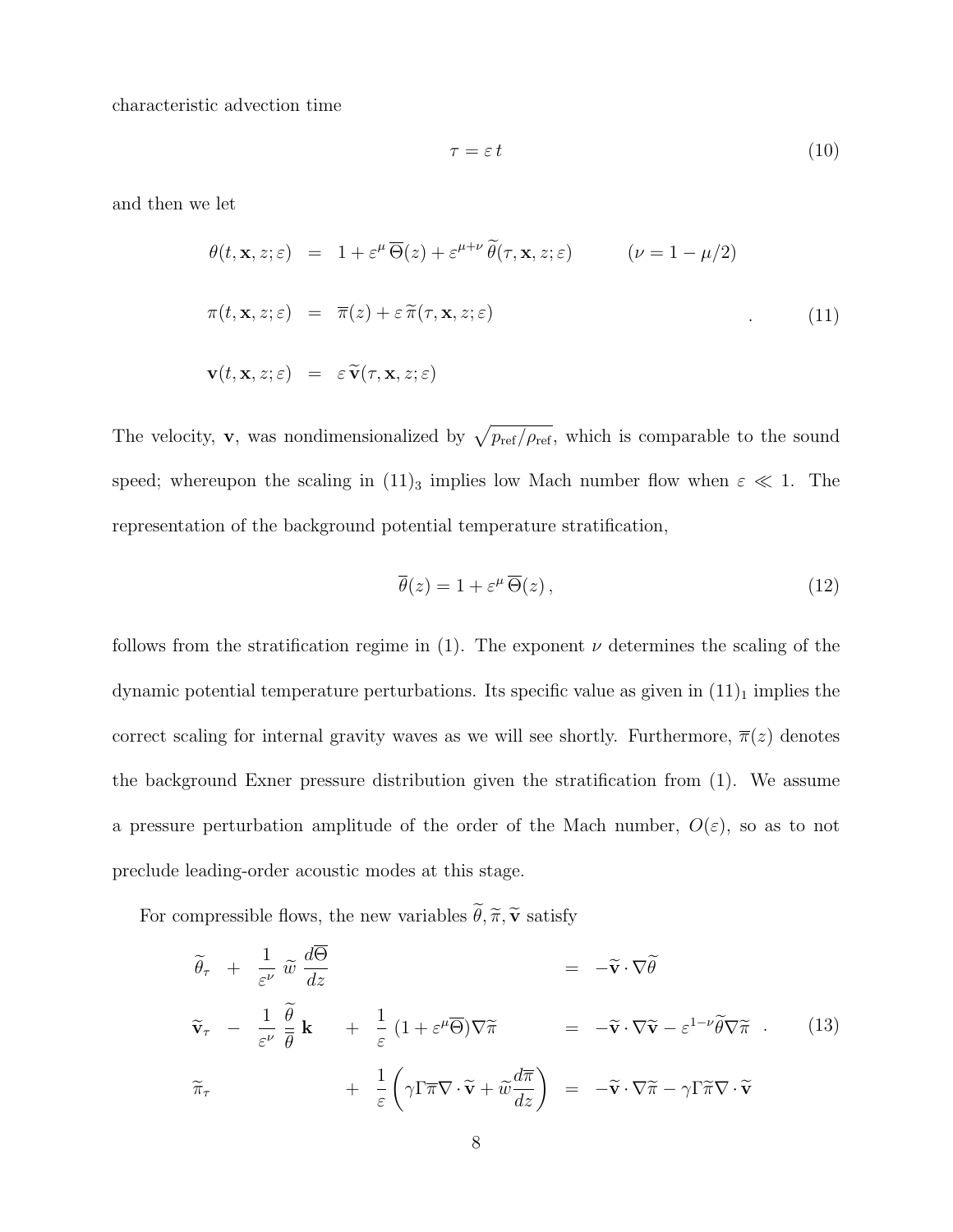These equations are obtained from a straightforward equivalent transformation of the compressible flow equations in (4) without any asymptotic simplifications.

Besides the tendencies of temporal change, there are three groups of terms in (13): the terms multiplied by  $\varepsilon^{-\nu}$  induce internal waves, the terms multiplied by  $\varepsilon^{-1}$  represent the acoustic modes, and the terms on the right hand side cover all nonlinearities. In fact, all terms on the left hand sides are linear in the unknowns. Notice that all terms on the right are non-singular as  $\varepsilon \to 0$ , i.e., they are  $O(\varepsilon^{\alpha})$  with  $\alpha \geq 0$ . This clean Mach number scaling of acoustic, internal wave, and nonlinear (advective) terms justifies in hindsight the choice  $\nu = 1 - \mu/2$  introduced earlier.

In the new variables the pseudo-incompressible model reads

$$
\widetilde{\theta}_{\tau} + \frac{1}{\varepsilon^{\nu}} \widetilde{w} \frac{d\Theta}{dz} = -\widetilde{\mathbf{v}} \cdot \nabla \widetilde{\theta}
$$
\n
$$
\widetilde{\mathbf{v}}_{\tau} - \frac{1}{\varepsilon^{\nu}} \frac{\widetilde{\theta}}{\overline{\theta}} \mathbf{k} + \frac{1}{\varepsilon} (1 + \varepsilon^{\mu} \overline{\Theta}) \nabla \widetilde{\pi} = -\widetilde{\mathbf{v}} \cdot \nabla \widetilde{\mathbf{v}} - \varepsilon^{1-\nu} \widetilde{\theta} \nabla \widetilde{\pi} , \qquad (14)
$$
\n
$$
\left( \gamma \Gamma \overline{\pi} \nabla \cdot \widetilde{\mathbf{v}} + \widetilde{w} \frac{d\overline{\pi}}{dz} \right) = 0
$$

whereas the anelastic model becomes

$$
\widetilde{\theta}_{\tau} + \frac{1}{\varepsilon^{\nu}} \widetilde{w} \frac{d\Theta}{dz} = -\widetilde{\mathbf{v}} \cdot \nabla \widetilde{\theta}
$$
\n
$$
\widetilde{\mathbf{v}}_{\tau} - \frac{1}{\varepsilon^{\nu}} \frac{\widetilde{\theta}}{\overline{\theta}} \mathbf{k} + \frac{1}{\varepsilon} \nabla \widetilde{\pi} = -\widetilde{\mathbf{v}} \cdot \nabla \widetilde{\mathbf{v}} . \tag{15}
$$
\n
$$
- \varepsilon^{\mu} \frac{\gamma \Gamma \overline{\pi}}{\overline{\theta}} \widetilde{w} \frac{d\overline{\Theta}}{dz} + \left( \gamma \Gamma \overline{\pi} \nabla \cdot \widetilde{\mathbf{v}} + \widetilde{w} \frac{d\overline{\pi}}{dz} \right) = 0
$$

We observe that the potential temperature transport equations are in agreement between all three models. This was to be expected as in the present adiabatic setting, this equation reduces to a simple advection equation. The momentum equations of the compressible and pseudo-incompressible models are in complete agreement, whereas the anelastic model's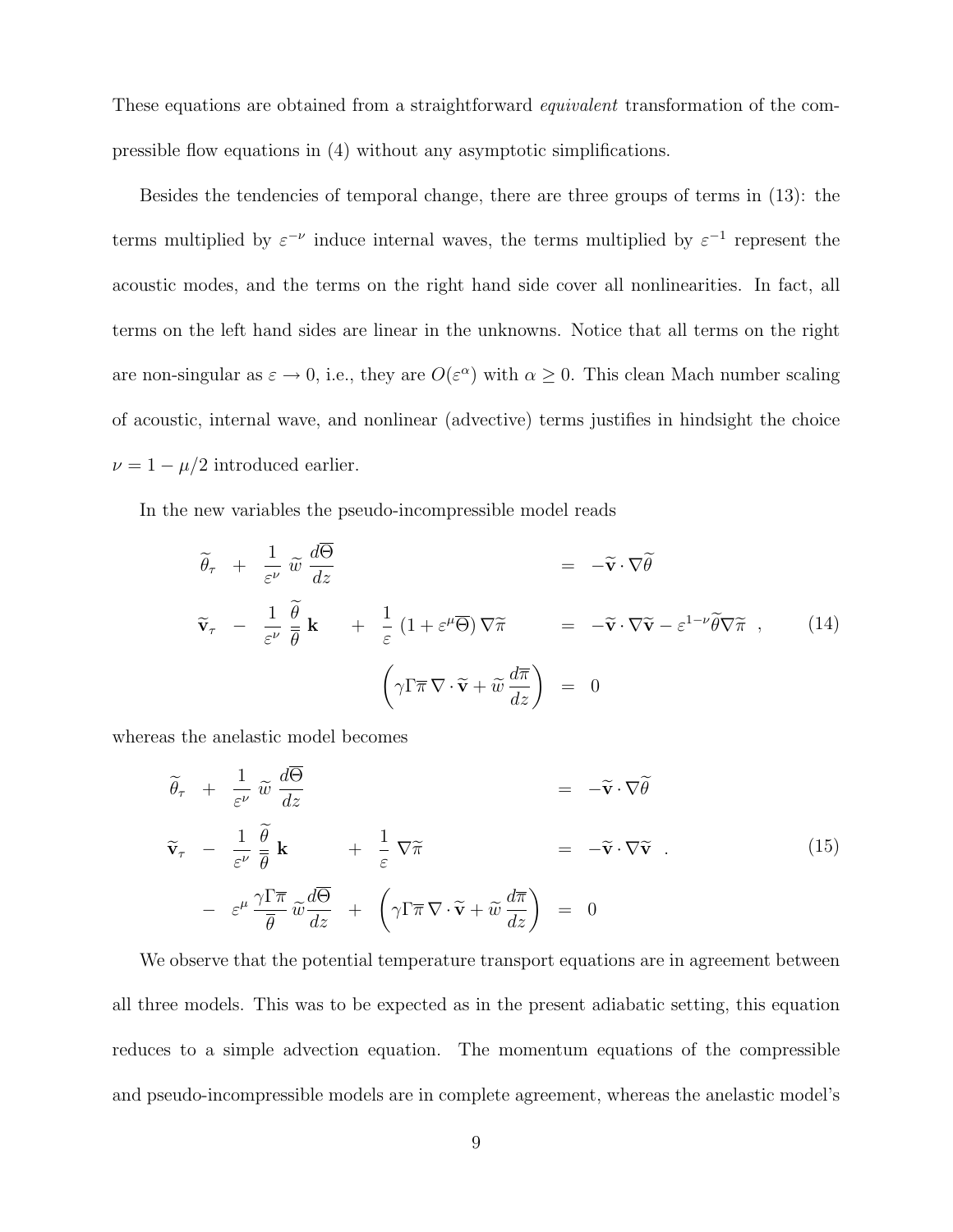momentum equation lacks the terms responsible for baroclinic vorticity production. These are the respective last terms on the left and right from  $(13)_2$  or  $(14)_2$ , which combine to yield  $\varepsilon^{\mu-1}\left(\overline{\Theta}+\varepsilon^{\nu}\widetilde{\theta}\right) \nabla\widetilde{\pi}$ .<sup>1</sup>

The only difference between the compressible Euler equations from (13) and the pseudoincompressible model is found in the Exner pressure evolution equation,  $(13)_3$ , which becomes the pseudo-incompressible divergence constraint in  $(14)_3$ . The anelastic divergence constraint in  $(15)$ <sub>3</sub> again differs from the pseudo-incompressible one through an additional term involving the background potential temperature stratification.

### 4. Internal gravity waves

### a. Gravity wave scaling

The compressible flow equations from (13) feature three distinct time scales for sound propagation,  $\tau = O(\varepsilon)$ , for internal waves,  $\tau = O(\varepsilon^{\nu})$ , and for advection,  $\tau = O(1)$ . In this section we consider solutions that do not feature sound waves but evolve on time scales comparable to the internal wave time scale. The only "sound-term" of order  $O(\varepsilon^{-1})$  in the momentum equation is the one involving the pressure gradient. This term will reduce to order  $O(\varepsilon^{-\nu})$ , and thus induce changes on the internal wave time scale only, provided that the pressure perturbations satisfy  $\tilde{\pi} = \varepsilon^{1-\nu} \pi^*$  with  $\pi^* = O(1)$ . By introducing this additional rescaling of the pressure fluctuations and by adopting an internal wave time coordinate  $\vartheta = \varepsilon^{-\nu} \tau$ , the compressible, pseudo-incompressible, and anelastic systems can be

<sup>&</sup>lt;sup>1</sup>Notice that  $\mu - 1 + \nu = 2(1 - \nu) - 1 + \nu = 1 - \nu$ .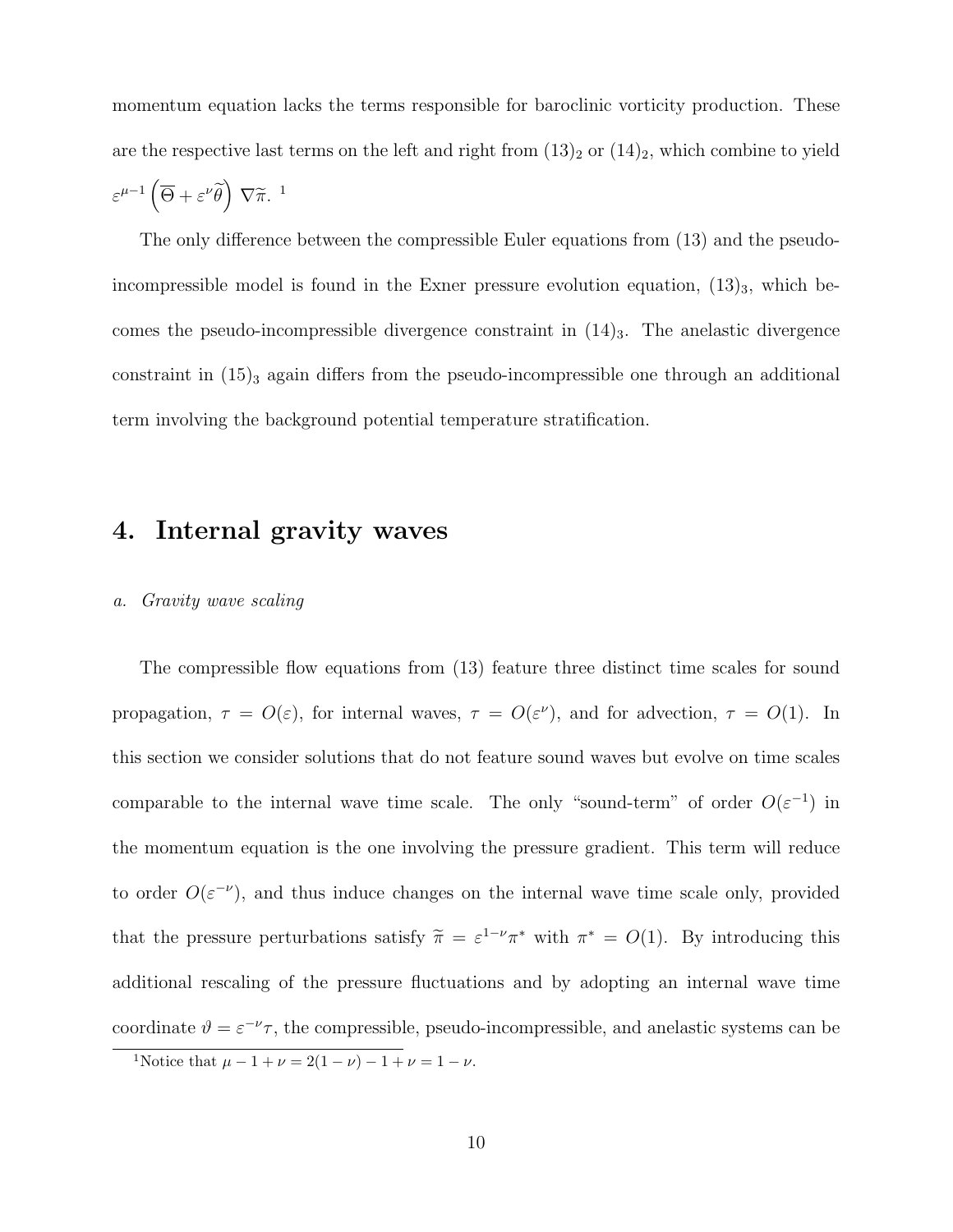represented as

$$
\tilde{\theta}_{\vartheta} + \tilde{w} \frac{d\Theta}{dz} = -\varepsilon^{\nu} \tilde{\mathbf{v}} \cdot \nabla \tilde{\theta}
$$
\n
$$
\tilde{\mathbf{v}}_{\vartheta} - \frac{\tilde{\theta}}{\bar{\theta}} \mathbf{k} + (1 + B \varepsilon^{\mu} \overline{\Theta}) \nabla \pi^* = -\varepsilon^{\nu} \tilde{\mathbf{v}} \cdot \nabla \tilde{\mathbf{v}} - B \varepsilon^{\mu + \nu} \tilde{\theta} \nabla \pi^*
$$
\n
$$
A \varepsilon^{\mu} \pi^*_{\vartheta} - C \varepsilon^{\mu} \frac{\gamma \Gamma \overline{\pi}}{\bar{\theta}} \tilde{w} \frac{d\overline{\Theta}}{dz} + \left( \gamma \Gamma \overline{\pi} \nabla \cdot \tilde{\mathbf{v}} + \tilde{w} \frac{d\overline{\pi}}{dz} \right) = -A \varepsilon^{\mu + \nu} \left( \tilde{\mathbf{v}} \cdot \nabla \pi^* + \gamma \Gamma \pi^* \nabla \cdot \tilde{\mathbf{v}} \right)
$$
\n(16)

,

with the choices of the switching parameters as summarized in Table 2.

We observe that in the gravity wave scaling all differences between the compressible model on the one hand and both of the sound-proof models on the other hand are of order  $O(\varepsilon^{\mu})$  or smaller, i.e., at least of the order of the stratification strength. At leading order in  $\varepsilon$ , all models agree from a formal scaling perspective, although switching off the pressure tendency by letting  $A = 0$  fundamentally changes the mathematical type of the equations from strictly hyperbolic to mixed hyperbolic-elliptic. We will demonstrate below through formal asymptotics that this, nevertheless, affects the internal gravity wave solutions only weakly. Between the pseudo-incompressible and anelastic systems there is no such singular switch, however, so that their solutions will differ only by  $O(\varepsilon^{\mu})$  at least on internal wave time scales with  $\vartheta = O(1)$ .

#### b. The constraint on the stratification

The leading perturbation terms in (16) involve terms of order  $O(\varepsilon^{\mu})$  in the linearized part on the left, and terms of order  $O(\varepsilon^{\nu})$  in the nonlinear part of the equations on the right. This suggest that for  $\mu < \nu$ , i.e., for  $\varepsilon^{\mu} \gg \varepsilon^{\nu}$ , the linearized internal wave eigenmodes and eigenvalues of the three systems differ by  $O(\varepsilon^{\mu})$  only, and nonlinear effects will contribute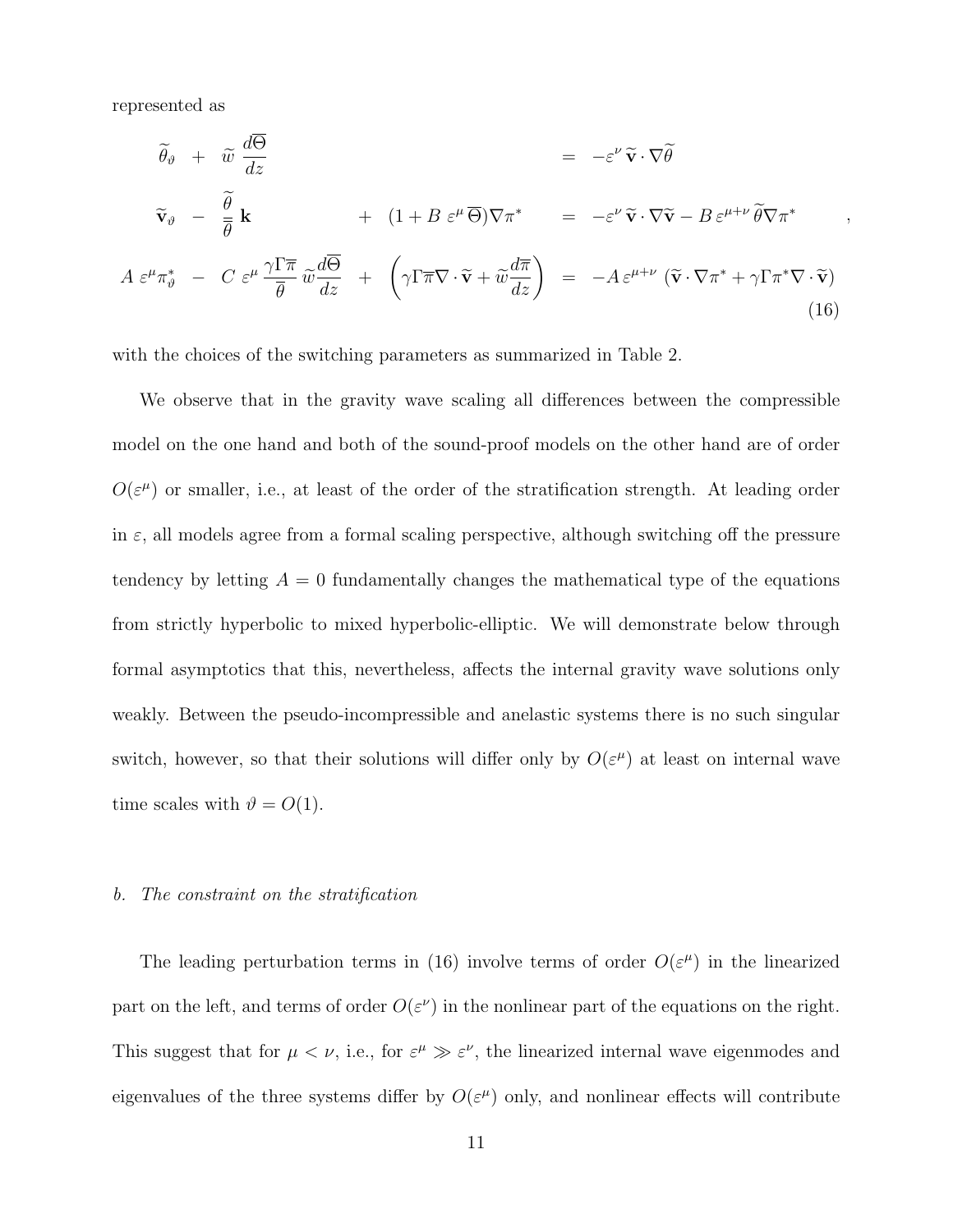merely even higher-order perturbations. In this setting, we may expect solutions of the three models that start from comparable internal wave initial data to remain close with differences of order  $O(\varepsilon^{\mu})$  over the internal wave time scale with  $\vartheta = O(1)$ . Yet, we are really interested in flow evolutions over advective time scales with  $\tau = \varepsilon^{\nu} \vartheta = O(1)$ . Over such longer time scales, the expected differences in the internal wave eigenfrequencies of order  $O(\varepsilon^{\mu})$  will accumulate to phase shifts of order  $\varepsilon^{\mu} \cdot \vartheta = O(\tau \cdot \varepsilon^{\mu-\nu}) = O(\varepsilon^{\mu-\nu})$ . As a consequence, the linearized internal wave solutions of the three models should remain asymptotically close even over advective time scales provided

$$
\varepsilon^{\mu-\nu} = \varepsilon^{\frac{3}{2}\mu-1} = o(1) \qquad \text{as} \qquad \varepsilon \to 0 \qquad \text{or} \qquad \mu > \frac{2}{3} \,. \tag{17}
$$

This constitutes our main result:

For any stratifications weaker than  $d\bar{\theta}/dz = O(\varepsilon^{2/3})$ , the internal wave dynamics of the compressible, pseudo-incompressible, and anelastic models should remain asymptotically close in terms of the flow Mach number over advective time scales. This is a considerable improvement over the original Ogura & Phillips' condition for the validity of their anelastic model which requires that  $d\bar{\theta}/dz = O(\varepsilon^2)$ . For  $\varepsilon \sim 1/30$  the Ogura & Phillips' estimate amounts to potential temperature variations of the order of  $\Delta\theta|_0^{h_{\rm sc}} \sim 0.33$  K over the pressure scale height, whereas our new estimate implies validity of the sound-proof models even if

$$
\Delta\theta|_{0}^{h_{\rm sc}} \sim \theta_{\rm ref} h_{\rm sc} \cdot \frac{1}{\theta^*} \frac{d\theta^*}{dz^*} = T_{\rm ref} \frac{1}{\theta} \frac{d\theta}{dz} \sim 300 \,\mathrm{K} \cdot (1/30)^{2/3} \sim 30 \,\mathrm{K} \,,\tag{18}
$$

where the asterisc denotes dimensional quantities.

Another indication that at the threshold of  $\mu = 2/3$  the dynamics changes non-trivially arises as follows: When  $\mu = 2/3$  we have  $\nu := 1 - \mu/2 = \mu$ , so that the leading nonlinearities on the r.h.s of (16), which are  $O(\varepsilon^{\nu})$ , become comparable to the perturbation terms of the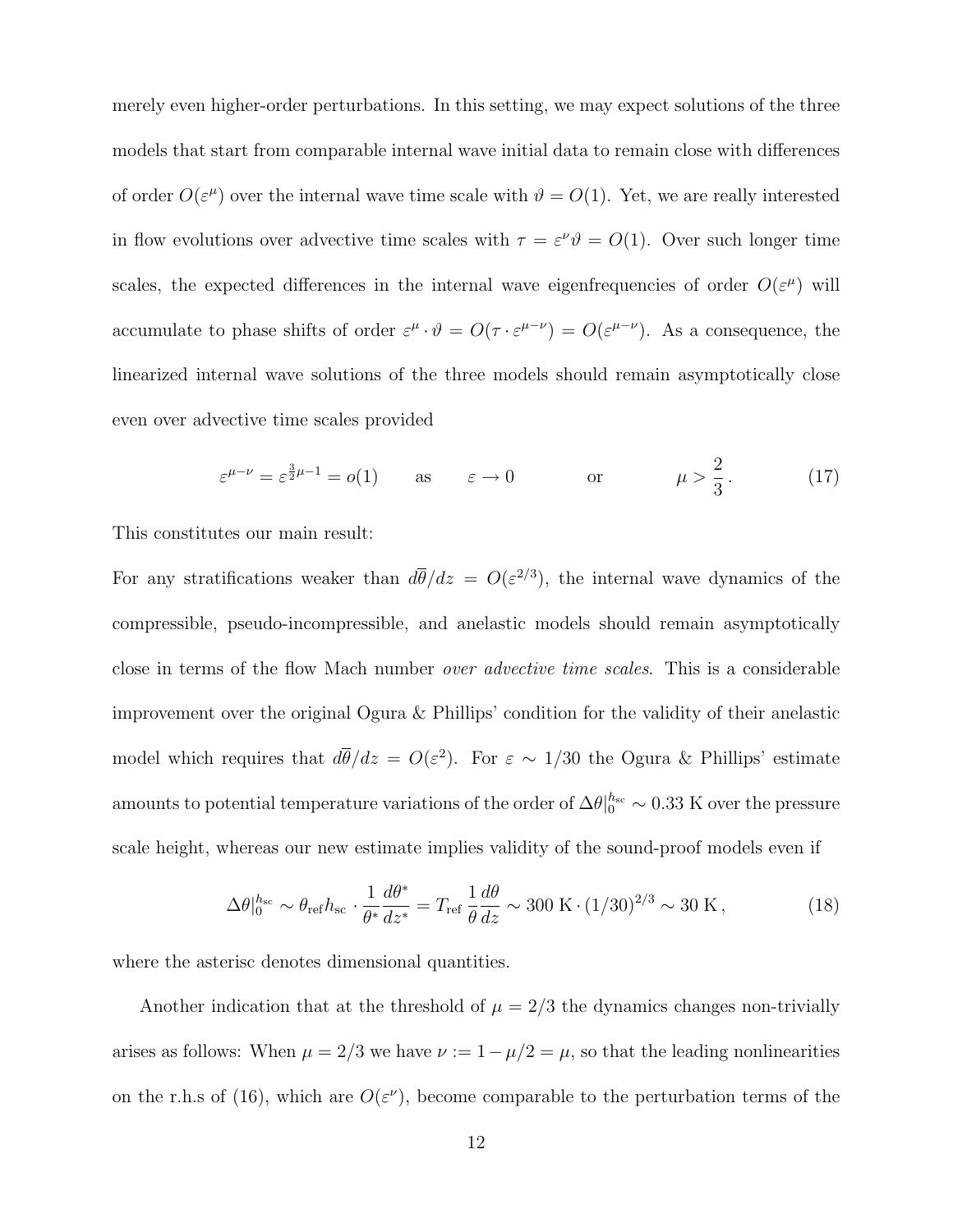linearized system on the l.h.s of (16), which are  $O(\varepsilon^{\mu})$ . Thus, for  $\mu \leq 2/3$  any perturbation analysis of internal waves in compressible flows that go beyond the leading-order solution must necessarily account for nonlinear effects.

Notice that there is no noticeable transition or change in the structure of the linear eigenmodes and eigenvalues considered in the next section as  $\mu$  decreases below the threshold of  $\mu = 2/3$ . The importance of this threshold is associated entirely with the more subtle effects just explained.

The present estimates rely on the linearized equations. But, since all three models considered feature the same leading nonlinearities represented by the nonlinear advection of potential temperature and velocity in  $(16)_{1,2}$  (see the terms of order  $O(\varepsilon^{\nu})$ ), we expect asymptotic agreement of the solutions over advective time scales as long as the fast linearized dynamics do not already lead to leading-order deviations between the model results, i.e., as long as  $\mu > 2/3$ . A mathematically rigorous proof of the validity of the fully nonlinear pseudo-incompressible, and possibly the anelastic, models over advective time scales is work in progress.

#### c. Vertical mode decomposition and the Sturm-Liouville eigenvalue problem

Here we summarize the analysis of internal wave vertical eigenmodes for the three flow models. For simplicity, we assume rigid-wall top and bottom boundaries at  $z = 0$  and  $z = H = O(1)$ , respectively, and seek horizontally travelling waves described by

$$
\left(\widetilde{\theta}, \widetilde{\mathbf{u}}, \widetilde{w}, \pi^*\right) (\vartheta, \mathbf{x}, z) = \left(\widetilde{\theta}, \widetilde{\mathbf{u}}, \widetilde{w}, \widetilde{\pi}\right) (z) \exp\left(i\left[\omega\vartheta - \mathbf{\lambda} \cdot \mathbf{x}\right]\right). \tag{19}
$$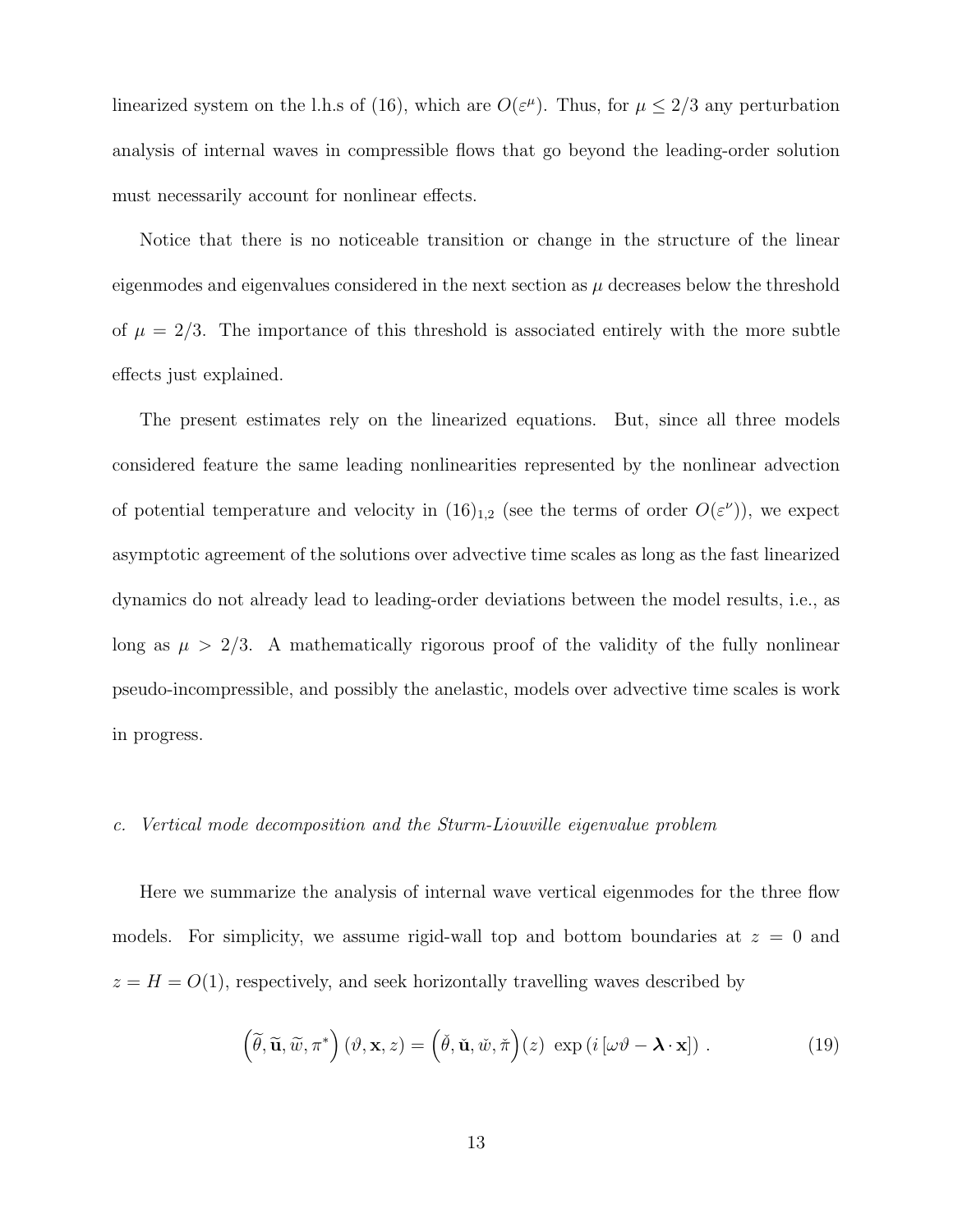Inserting this ansatz into (16), neglecting the nonlinearities, and eliminating  $\check{\theta}$ ,  $\check{\mathbf{u}}$ , and  $\check{\pi}$ we obtain a Sturm-Liouville-type second order differential equation for a suitable vertical velocity structure function  $W(z)$ ,

$$
-\frac{d}{dz}\left(\frac{1}{\lambda^2 - A\,\varepsilon^{\mu}/\Lambda\bar{c}^2}\,\phi_{BC}\,\frac{dW}{dz}\right) + \phi_{BC}\,W = \Lambda\,\left(N^2\phi_{BC}\right)\,W\tag{20}
$$

with boundary conditions

$$
W(0) = W(H) = 0.
$$
\n(21)

Here we have used the following abbreviations:

$$
\phi_{BC} = \frac{\overline{\theta}^C}{\overline{\theta}^B} \overline{P}, \quad \overline{c}^2 = \frac{\gamma \overline{p}}{\overline{\rho}}, \quad N^2 = \frac{1}{\overline{\theta}} \frac{d\overline{\Theta}}{dz}, \tag{22}
$$

and

$$
\Lambda = \frac{1}{\omega^2}, \qquad W = \begin{cases} \overline{P}\check{w} & \text{compressible or pseudo-incompressible} \\ \overline{\rho}\check{w} & \text{anelastic} \end{cases}
$$
 (23)

See the appendix for details of the derivation, and note that  $\bar{\theta}^B$ ,  $\bar{\theta}^C$  are to be read as " $\bar{\theta}$  to the power  $B$  and  $C$ ", respectively.

For  $A = 0$ , i.e., for either the anelastic or the pseudo-incompressible model, and for any fixed horizontal wave number vector,  $\lambda$ , eqs. (20), (21) represent a classical Sturm-Liouville eigenvalue problem, about which the following facts are well-known, Zettl (2005):

- i. There is a sequence of eigenvalues and associated eigenfunctions,  $(\Lambda_k^0, W_k^0)_{k=0}^{\infty}$ , with  $0 < \Lambda_0^0 < \Lambda_1^0 \ldots$ , and  $\Lambda_k^0 \to \infty$  as  $k \to \infty$ .
- ii. The  $(W_k^0)_{k=0}^{\infty}$  form an orthonormal basis of a Hilbert space of functions  $f : [0, H] \mapsto \mathbb{R}$ with scalar product  $\langle U, V \rangle = \int_0^H U (N^2 \phi_{BC}) V dz$ . Note that the scalar product, and thus the Hilbert space, are independent of the horizontal wave number  $\lambda$ .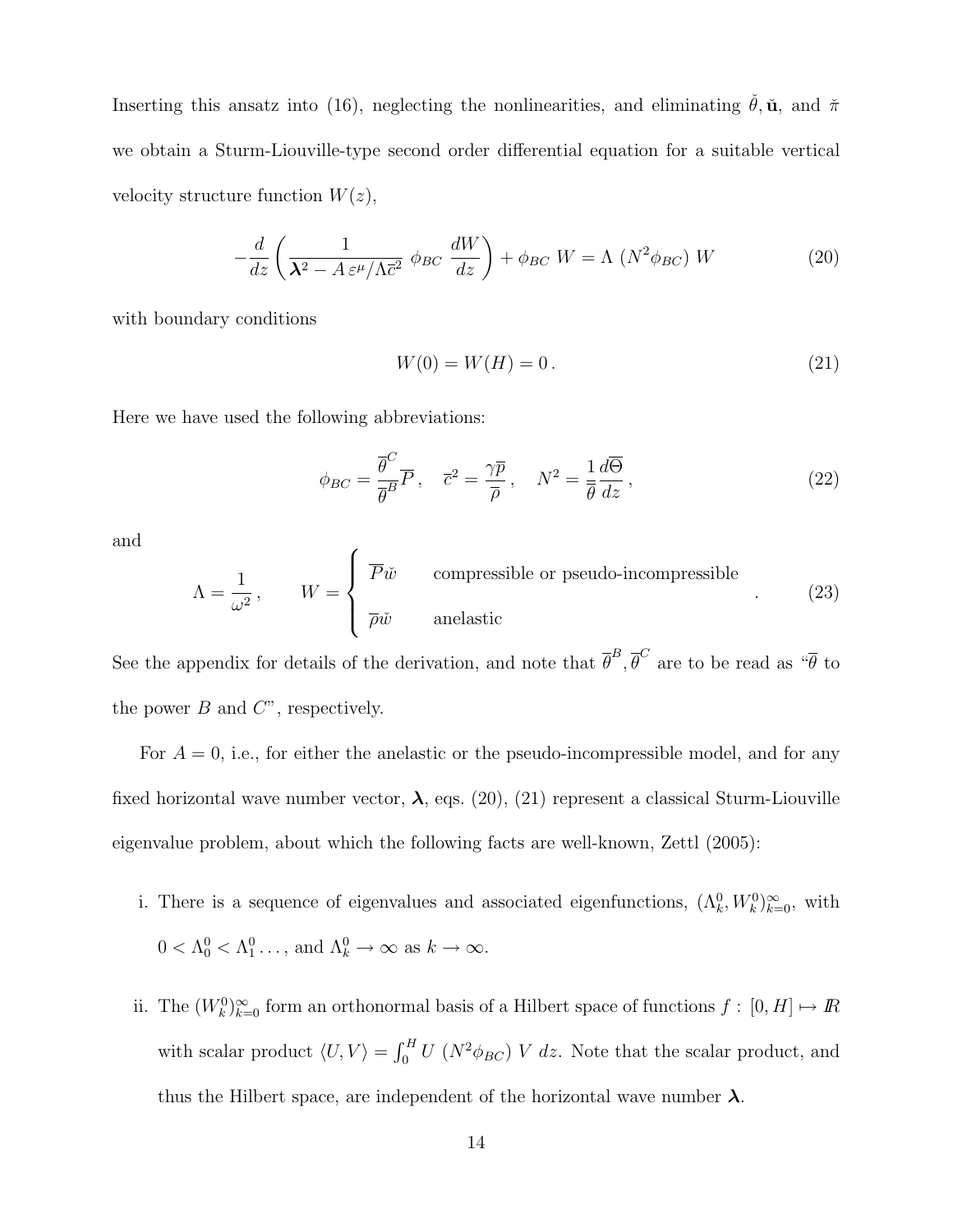iii. The vertical mode number,  $k$ , equals the number of zeroes of the associated eigenmodes on the open interval  $0 < z < H$  (i.e., excluding the boundary points).

We conclude that the two sound-proof models considered here feature well-defined internal wave modes, one such hierarchy of eigenvalues and vertical structures for each wave number vector,  $\lambda$ . The only differences in the linearized eigenmodes between the pseudoincompressible and the present anelastic model consist of the scaling factor of  $\bar{\theta} = \overline{P}/\overline{\rho}$  in the definition of the structure function  $W(z)$  in (23), and of the slightly different way in which the background potential temperature distribution enters the Sturm-Liouville equation. Specifically,

$$
\phi_{BC} = \begin{cases} 1/\overline{\theta P} & \text{pseudo-incompressible} \\ \overline{\theta}/\overline{P} & \text{anelastic} \end{cases}
$$
 (24)

Notice that the compressible and pseudo-incompressible models share the definition of W as well as that of  $\phi_{BC}$ .

### d. Asymptotics for the compressible internal wave modes

The eigenvalue–eigenfunction problem for the linearized compressible equations, i.e., (20) and (21) with  $A = 1$ , is nonlinear in the eigenvalue  $\Lambda$ . Here we construct first-order accurate approximations to the *weakly* compressible eigenvalues and eigenfunctions, for which  $\lambda^2 \gg$  $\varepsilon^{\mu}/\Lambda \bar{c}^2$ , so that the compressibility term in the denominator of the first term in (20) remains a small perturbation, and we may expand the solution as

$$
(\Lambda_k^{\varepsilon}, W_k^{\varepsilon}) = (\Lambda_k^0, W_k^0) + \varepsilon^{\mu} (\Lambda_k^1, W_k^1) + O(\varepsilon^{2\mu}), \qquad (25)
$$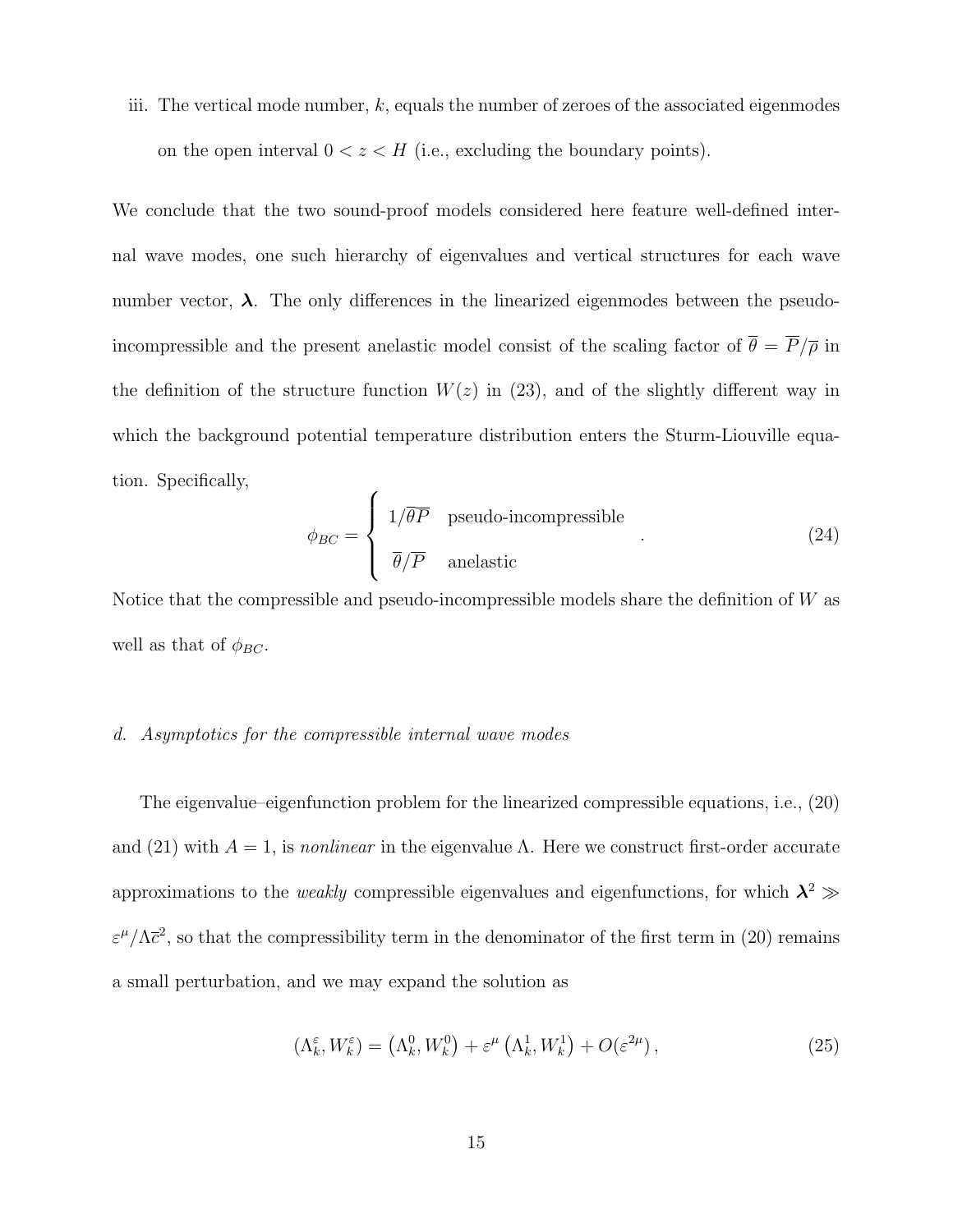where the  $W_k^0$  are taken to be the eigenfunctions corresponding to the pseudo-incompressible model.

Notice that there is a set of eigenvalues with  $\Lambda = 1/\omega^2 = O(\varepsilon^{\mu})$  which correspond to the system's high-frequency acoustic modes. Those will not be considered further in this paper.

The perturbation structure functions  $W_k^1(z)$  are then expanded in terms of the leadingorder eigenfunction basis,  $(W_j^0)_{j=0}^{\infty}$  so that

$$
W_k^1 = \sum_j \psi_{k,j} W_j^0 \,. \tag{26}
$$

Inserting  $(25)$  in  $(20)$  we first find that the leading-order terms of order  $O(1)$  cancel identically due to the fact that  $(\Lambda_k^0, W_k^0)$  already solve the eigenvalue problem for  $A = 0$  and  $B = 1$ . At  $O(\varepsilon^{\mu})$  we have, letting  $\phi_{BC} \equiv \phi$  for simplicity of notation,

$$
-\frac{d}{dz}\left(\frac{\phi}{\lambda^2}\,\frac{dW_k^1}{dz}\right) + \phi\;W_k^1 = \Lambda_k^0\left(N^2\phi\right)\,W_k^1 + \Lambda_k^1\left(N^2\phi\right)\,W_k^0 + \frac{d}{dz}\left(F\;\frac{dW_k^0}{dz}\right)\,,\tag{27}
$$

where

$$
F = \frac{\phi}{\Lambda_k^0 \,\overline{c}^2 \,\mathbf{\lambda}^4} \,. \tag{28}
$$

Multiplying by  $W_k^0$ , integrating from  $z = 0$  to  $z = H$ , and using the orthonormality from item ii above as well as the fact that  $W_k^0$  is the leading-order eigenfunction with eigenvalue  $\Lambda_k^0$ , we find that the left-hand side and the first term on the right cancel each other, whereas the remaining two terms yield

$$
\Lambda_k^1 = \int_0^H F \left[ \frac{dW_k^0}{dz} \right]^2 dz.
$$
\n(29)

Similarly we find, after multiplication with  $W_j^0$  for  $j \neq k$  and integration,

$$
\psi_{k,j}^1 = -\frac{1}{\Lambda_j^0 - \Lambda_k^0} \int\limits_0^H F \, \frac{dW_k^0}{dz} \, \frac{dW_j^0}{dz} \, dz \,. \tag{30}
$$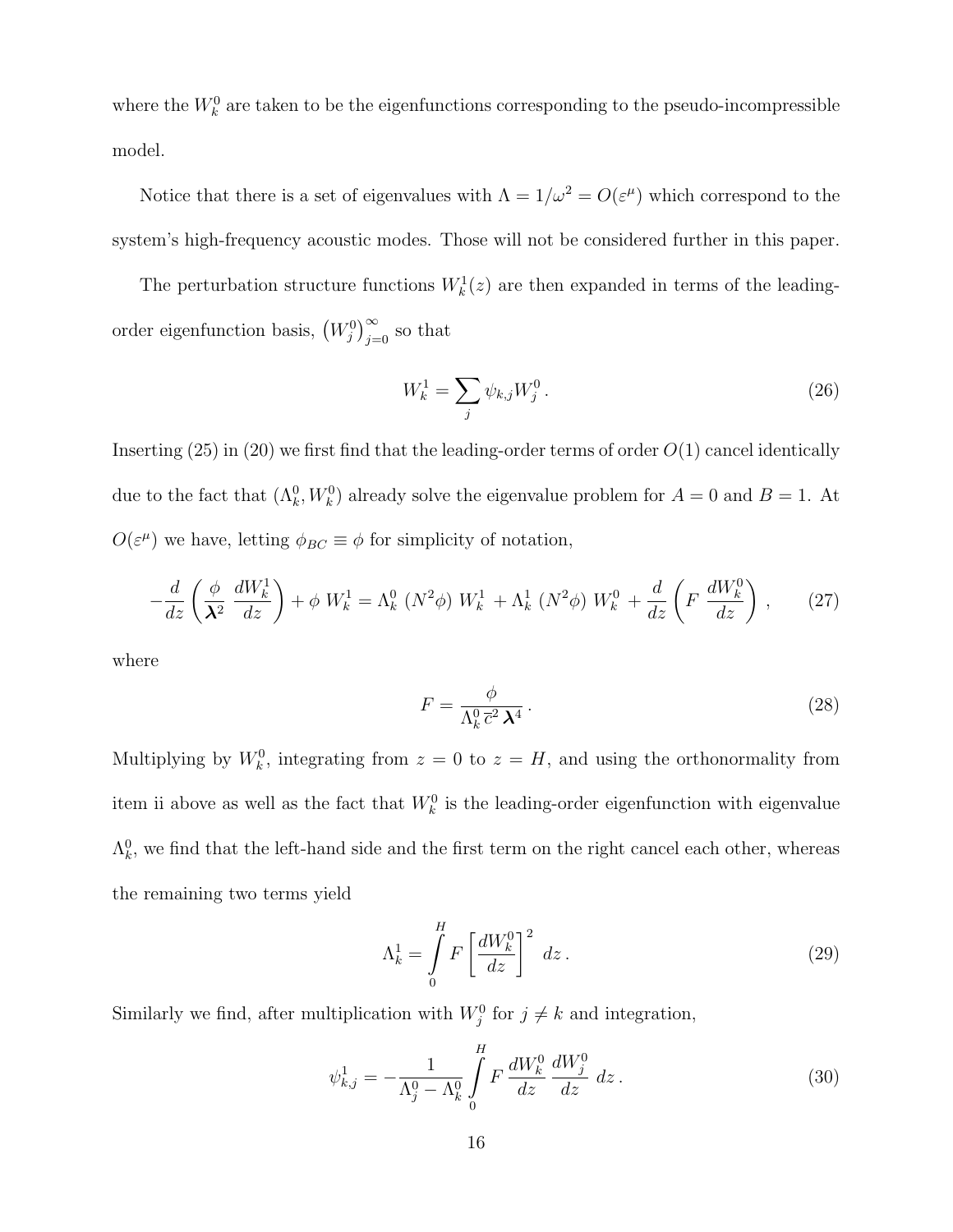Due to normalization of the eigenfunctions, it turns out that  $\psi_{k,k}^1 = O(\varepsilon^{\mu})$ , and thus contributes a higher-order correction only.

This determines the first-order perturbations in terms of  $\varepsilon^{\mu}$  from (25), (26). For a forthcoming companion paper, two of the authors currently work on a rigorous proof that the remainders are actually of order  $O(\varepsilon^{2\mu})$  as indicated in (25).

**Remark:** If  $\Lambda_j[p,q,r]$  is a simple eigenvalue of a sturm Liouville operator  $L[p,q,r]$  on  $[0,1]$ , i.e., if there exists a unique eigenfunction  $W_j$  such that  $L[p, q, r] W_j = -(pW'_j)' + qW_j =$  $r\Lambda_j W_j$  with  $W_j(0) = W_j(1) = 0$ , then  $\Lambda_j[p, q, r]$  depends analytically on the functions p and q in a neighborhood of the coefficients. The derivative of the eigenvalue  $\Lambda_j$  and eigenvector  $W_j$  are given by the expressions in (29), (30), (see Kato 1995; Kong and Zettl 1996).

### e. Examples

Here we evaluate the leading and first-order results for a background potential temperature distribution

$$
\overline{\theta}(z) = (1 - 0.1 z)^{-1} \qquad (0 \le z \le 1.5). \tag{31}
$$

With  $h_{\rm sc} = p_{\rm ref}/\rho_{\rm ref} g \sim 8.8$  km and  $T_{\rm ref} = 300$  K the potential temperature distribution from Fig. 1 results, showing a vertical variation of about 40 K over  $\sim$  13 km. The maximum relative deviation between  $\overline{P} = \overline{p}^{\frac{1}{\gamma}}$  and  $\overline{\rho}$  amounts to 15% in this example.

For the present hydrostatic background and horizontal wave numbers  $\lambda = 0.5, 2.0, 8.0,$ corresponding to horizontal wavelengths of 110.6 km, 27.6 km, and 6.9 km, respectively, the eigenvalues for the compressible and sound-proof systems deviate from each other by less than one percent. Figure 2 shows the leading-order relative difference between the Sturm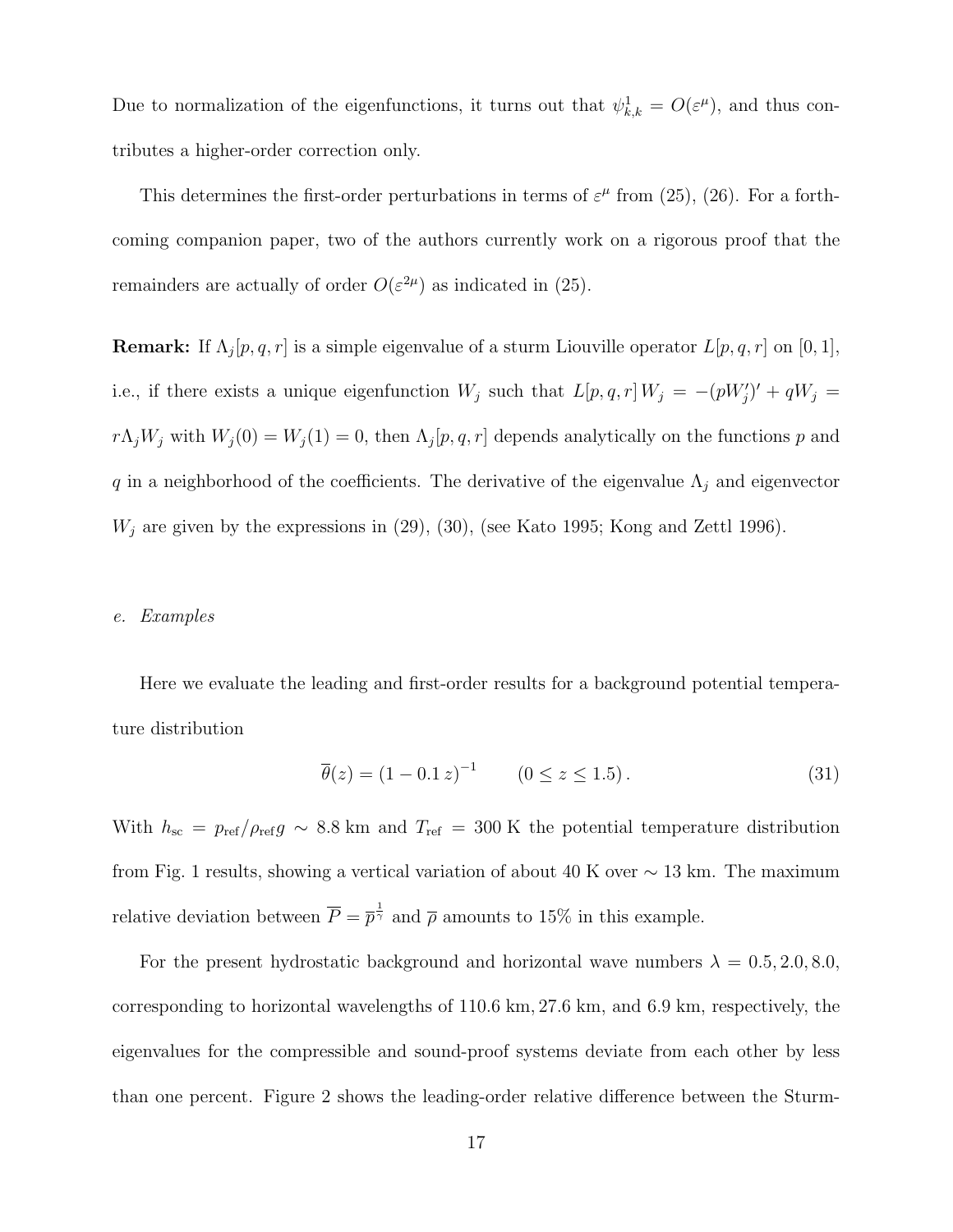Liouville eigenvalues for the pseudo-incompressible and anelastic models on the one hand, and first-order approximations of the eigenvalues for the compressible model on the other hand. The approximate eigenvalues for the compressible case have been computed here from the first iterate of a Picard iteration in terms of  $\Lambda$  in (20), i.e., from the perturbed regular Sturm-Liouville equation

$$
-\frac{d}{dz}\left(\frac{1}{\lambda^2 - A\,\varepsilon^\mu/\Lambda_k^0\,\overline{c}^2} \,\phi\,\frac{dW}{dz}\right) + \phi\,W = \Lambda^1\left(N^2\phi\right)\,W\;.\tag{32}
$$

The resulting  $\Lambda_k^1$  equals the compressible eigenvalue of mode number k up to errors of order  $O(\varepsilon^{2\mu})$  as shown rigorously by two of the authors in a forthcoming paper. The  $\Lambda_j^1(k)$  for  $j \neq k$  resulting from (32) have no physical meaning.

We observe that the relative deviation of the eigenvalues between the sound-proof and compressible cases is surprisingly small in practice. According to our previous analysis, we would expect deviations of the same order of magnitude as the relative vertical variation of the potential temperature, which in the present case is  $\varepsilon^{\mu} \sim 0.1$ . Yet, the maximum deviation between the eigenvalues is less than 0.01 for the cases documented in Fig. 2 for mode number  $k = 0$ , and it even decreases rapidly for larger k. The situation is very similar for other horizontal wave numbers (not shown).

The deviations in the vertical structure functions are similarly small as demonstrated in an exemplary fashion by the differences in the vertical velocity structure functions,  $\check{w}_{10}^1 - \check{w}_{10}^0$ for  $|\lambda| = 0.5$  and  $|\lambda| = 8.0$  in Fig. 3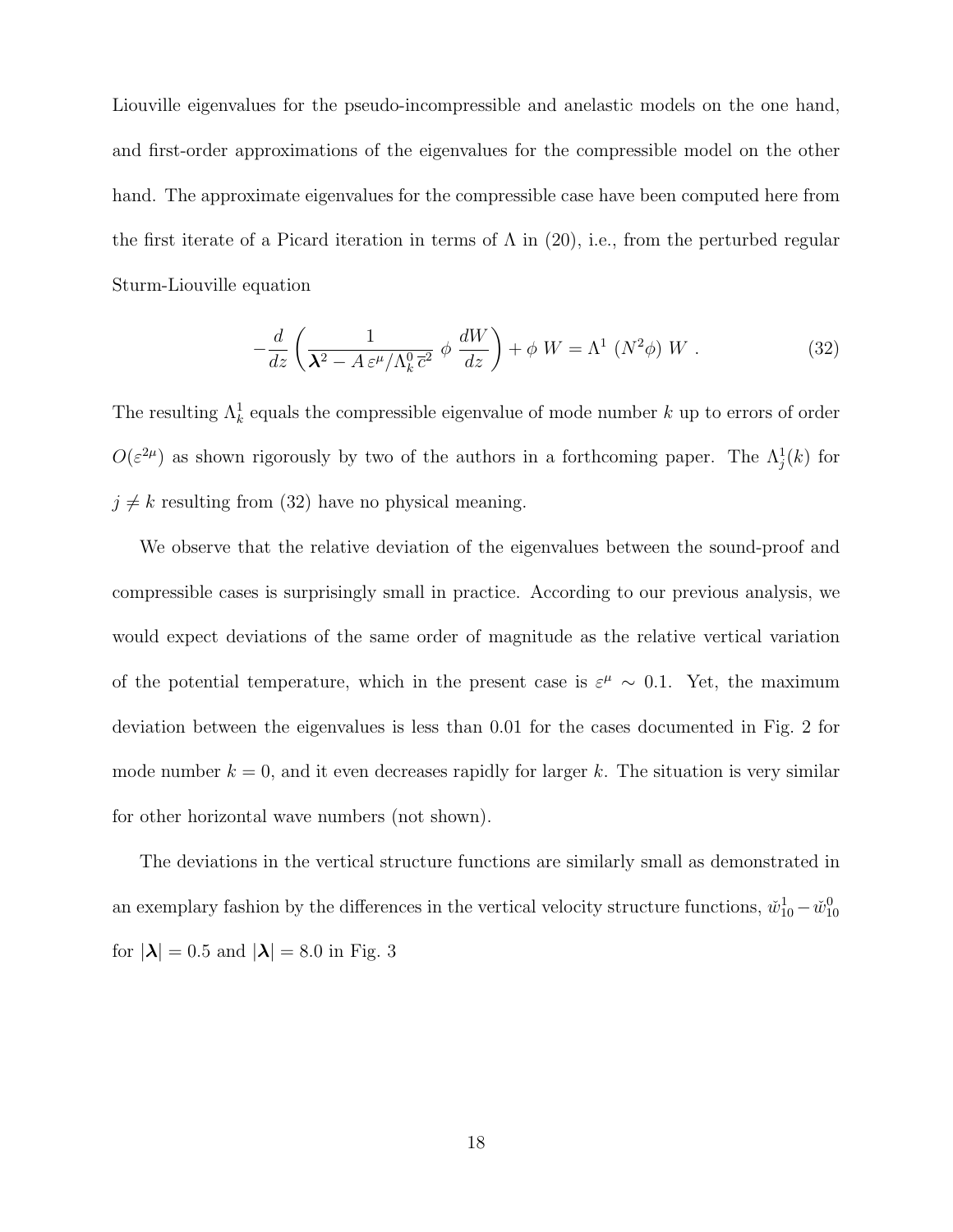#### f. The long-wave limit

Considering (20), one may wonder whether compressibility will play less of a subordinate role for large-scale internal gravity waves with  $|\lambda| \ll 1$ , as in this case the two terms in the denominator,  $\lambda^2 - \varepsilon^{\mu}/\Lambda \bar{c}^2$ , could become comparable. That this is not the case becomes clear after multiplication of the entire equation (20) by  $\lambda^2$  and considering the rescaled eigenvalue  $\Lambda^*(\lambda) = \lambda^2 \Lambda$ . The Sturm-Liouville equation for this variable then reads,

$$
-\frac{d}{dz}\left(\frac{1}{1-\varepsilon^{\mu}/\Lambda^{*}(\lambda)\overline{c}^{2}}\phi\frac{dW}{dz}\right) + \lambda^{2}\phi W = \Lambda^{*}(\lambda)\left(N^{2}\phi\right)W.
$$
 (33)

As  $\lambda^2$  vanishes, the equation approaches a well-defined limit in which second term on the left vanishes asymptotically, and the term  $\varepsilon^{\mu}/\Lambda^*\bar{c}^2$  remains a small perturbation in the denominator of the second-derivative term. As a consequence, the long-wave limiting behavior of the original eigenvalues will be

$$
\lambda^2 \Lambda_k \to \Lambda_k^*(0) \qquad \text{as} \qquad |\lambda| \to 0, \tag{34}
$$

where  $\Lambda_k^*(0)$  is an eigenvalue of the limit problem,

$$
-\frac{d}{dz}\left(\frac{1}{1-\varepsilon^{\mu}/\Lambda^{*}(\lambda)\overline{c}^{2}}\phi\frac{dW}{dz}\right) = \Lambda^{*}(\lambda)\left(N^{2}\phi\right)W\tag{35}
$$

with the same rigid-wall boundary conditions.

# 5. Conclusions

In this paper we have addressed the formal asymptotics of weakly compressible atmospheric flows involving three asymptotically different time scales for sound, internal waves,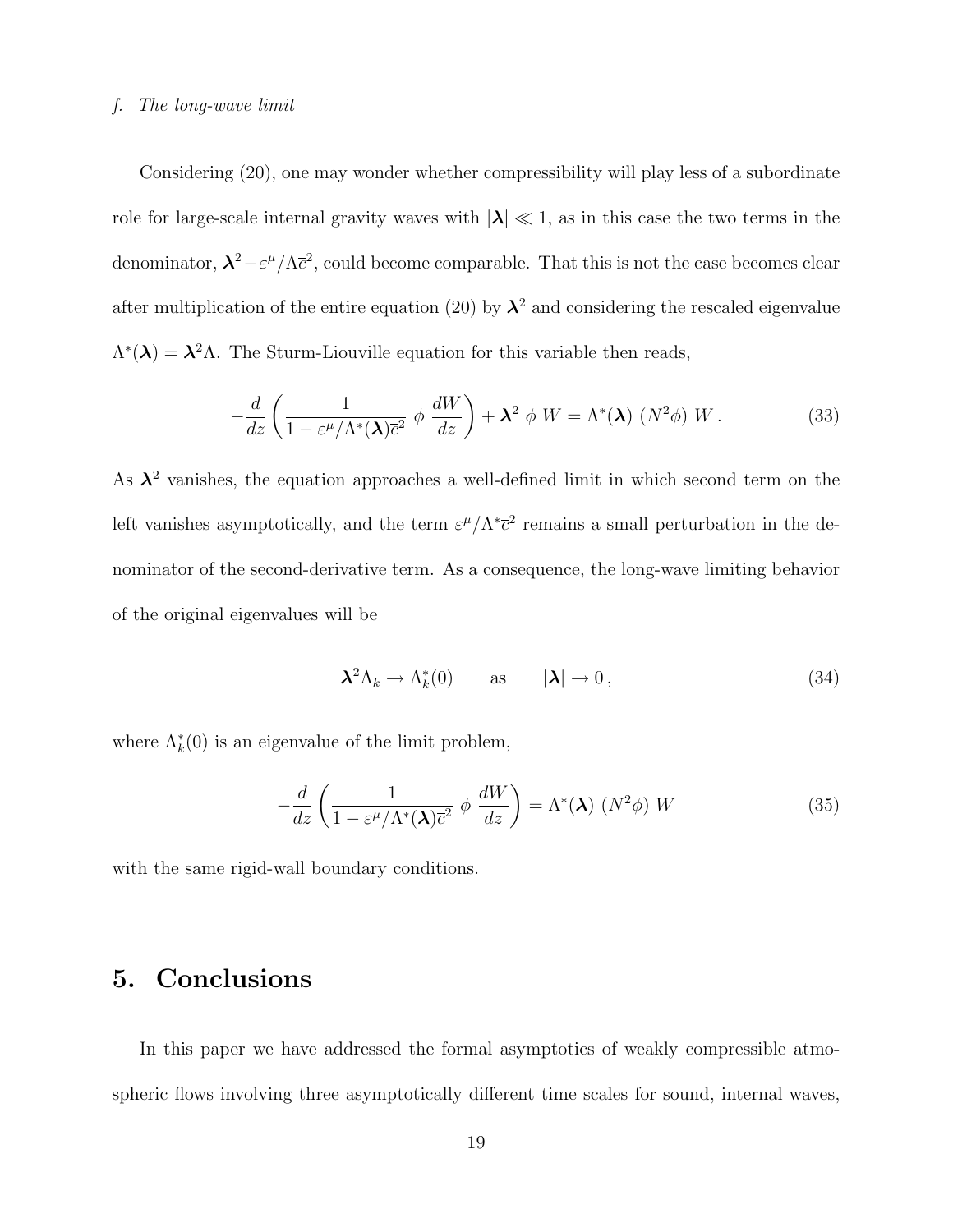and advection. Both the pseudo-incompressible and a particular anelastic model yield very good approximations to the linearized internal wave dynamics in a compressible flow for realistic background stratifications and on length scales comparable to the pressure and density scale heights. These sound-proof models should be applicable for stratification strengths  $(h_{\rm sc}/\overline{\theta})$  ( $d\overline{\theta}/dz$ ) <  $O(\varepsilon^{2/3})$ , where  $\varepsilon$  is the flow Mach number. This constraint guarantees the sound-proof and compressible internal waves to evolve asymptotically closely even over advective time scales. For typical flow Mach numbers  $\varepsilon \sim 1/30$ , this amounts to vertical variations of the mean potential temperature over the pressure scale height of  $\Delta \bar{\theta} \sim 30$  K. Considering that  $h_{\rm sc} \sim 8.8$  km for  $T_{\rm ref} = 300$  K and that typical tropospheric heights are about 10...15 km, the estimate for the validity of the sound-proof models yields realistic potential temperature variations of  $\delta \bar{\theta} \sim 30...50$  K across the troposphere. We have thus provided an explicit estimate for the regime of validity of the considered sound-proof models that considerably extends Ogura & Phillips' original estimate which required  $(h_{\rm sc}/\overline{\theta}) (d\overline{\theta}/dz) = O(\varepsilon^2)$ and implied unrealistically weak background stratifications.

Interesting open questions which we are currently pursuing are: (i) Could either of the sound-proof models be also justified even for  $(h_{\rm sc}/\overline{\theta}) (d\overline{\theta}/dz) = O(1)$ , and if so, what are the pertinent flow regimes when linear as well as nonlinear effects are taken into account? See also the discussion in (Davies et al. 2003; Almgren et al. 2006) in this context. (ii) Is there a mathematically rigorous justification of the present formal asymptotic results.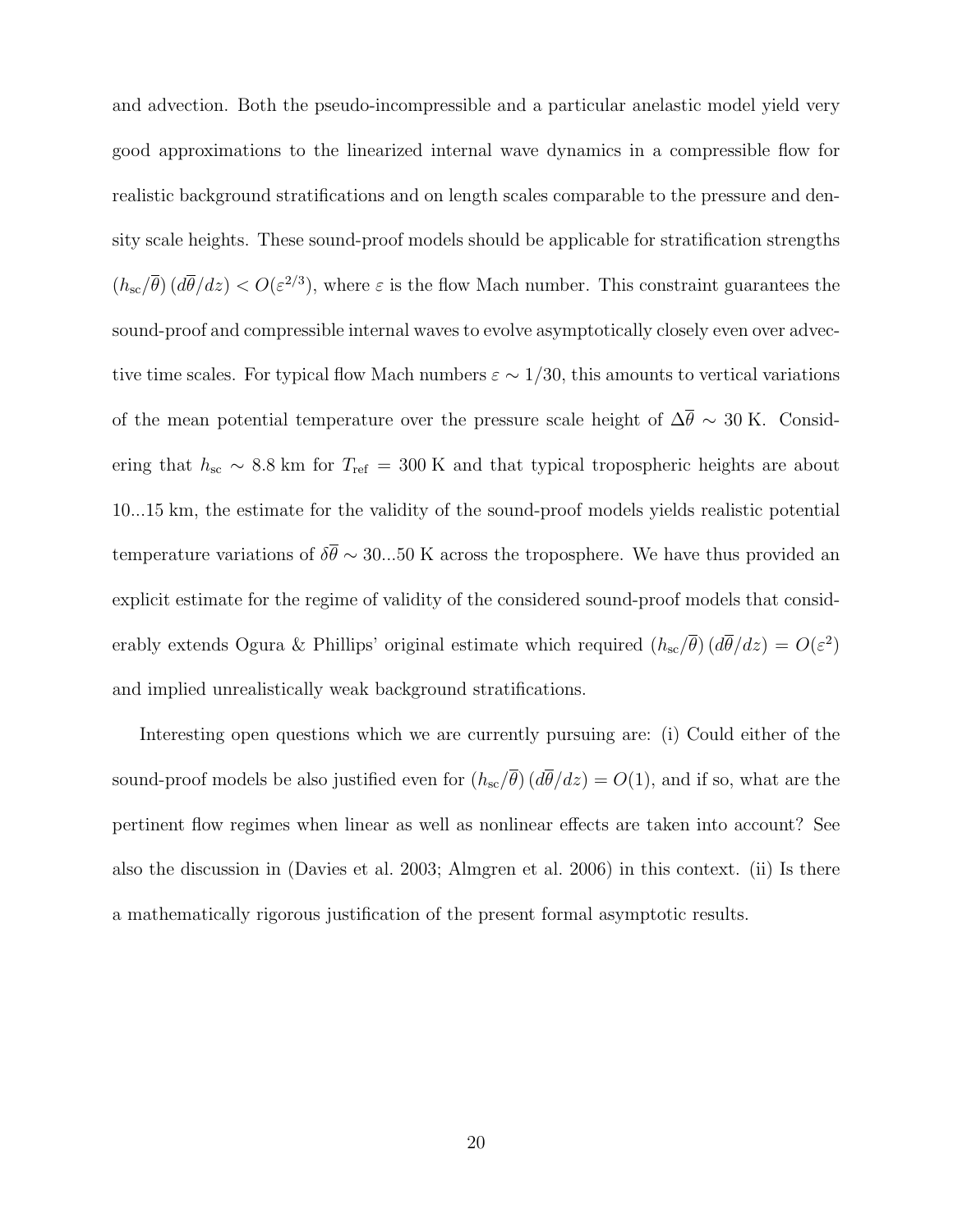# Acknowledgements

 $\boldsymbol{A}$ 

R.K. thanks the Johns Hopkins University and the US National Center for Atmospheric Research for hosting him during his 2009 sabbatical leave, the Wolfgang Pauli Institute at Wirtschaftsuniversität Wien for their generous hospitality during an intense week of joint research with D.B., Dr. Veerle Ledoux from Gent University for providing the open source Sturm-Liouville eigen-problem solver "Matlise", Deutsche Forschungsgemeinschaft for partial support through the MetStröm Priority Research Program (SPP 1276), and through Grant KL 611/14. U.A. and R.K. both thank the Leibniz-Gemeinschaft (WGL) for partial support within their PAKT program. O.K. and R.K. thank Alexander-von-Humboldt Stiftung for partial support of this work through their Friedrich-Wilhelm-Bessel prize program. P.K.S. acknowledges partial support by the DOE award DE-FG02-08ER64535. The National Center for Atmospheric Research is sponsored by the National Science Foundation.

# Appendix: Derivation of the Sturm-Liouville eq. (20)

Consider the linearized equation (16), i.e., (16) with the r.h.s. terms set to zero. Let  $1 + B\varepsilon^{\mu}\overline{\Theta} \equiv \overline{\theta}^{B}$ . Then we have

$$
\tilde{\theta}_{\vartheta} + \tilde{w} \frac{d\Theta}{dz} = 0
$$
\n
$$
\tilde{u}_{\vartheta} + \bar{\theta}^{B} \nabla \pi^{*} = 0
$$
\n
$$
\tilde{w}_{\vartheta} - \frac{\tilde{\theta}}{\bar{\theta}} + \bar{\theta}^{B} \pi_{z}^{*} = 0
$$
\n
$$
\varepsilon^{\mu} \pi_{\vartheta}^{*} - C \varepsilon^{\mu} \frac{\gamma \Gamma \overline{\pi}}{\bar{\theta}} \tilde{w} \frac{d\overline{\Theta}}{dz} + \left( \gamma \Gamma \overline{\pi} \nabla \cdot \widetilde{\mathbf{v}} + \tilde{w} \frac{d\overline{\pi}}{dz} \right) = 0
$$
\n(36)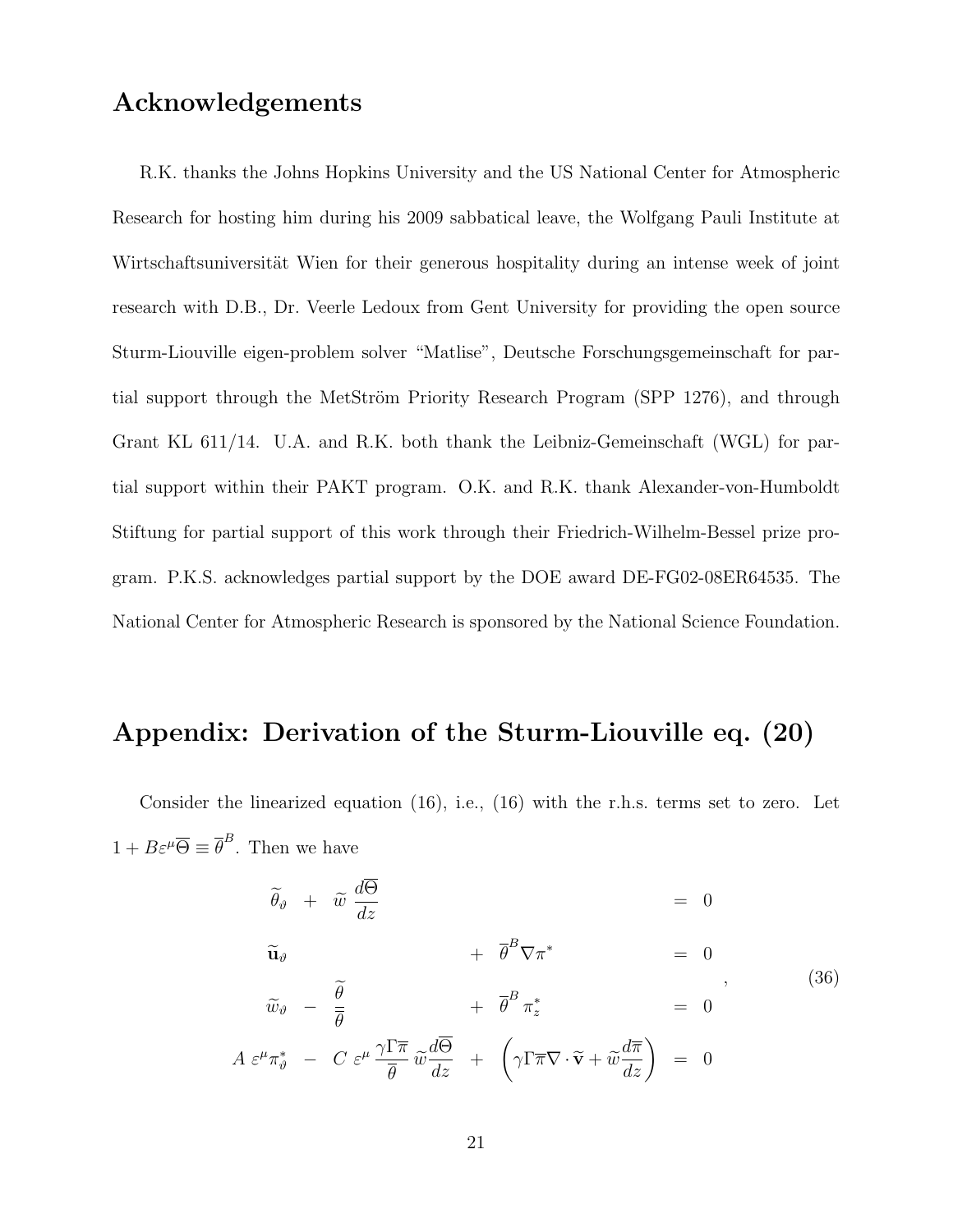Introduce the vertical mode expansion from (19). Then the first two equations in (36) yield

$$
i \omega \check{\theta} + \check{w} \frac{d\overline{\Theta}}{dz} = 0
$$

$$
i \omega \check{\mathbf{u}} - \overline{\theta}^B i \mathbf{\lambda} \check{\pi} = 0
$$

$$
i \omega \check{w} - \frac{\check{\theta}}{\overline{\theta}} + \overline{\theta}^B \frac{d\check{\pi}}{dz} = 0
$$
(37)
$$
i \omega \check{w} - \frac{\check{\theta}}{\overline{\theta}} + \overline{\theta}^B \frac{d\check{\pi}}{dz} = 0
$$
(37)
$$
A \varepsilon^{\mu} i \omega \check{\pi} - C \varepsilon^{\mu} \frac{\gamma \Gamma \overline{\pi}}{\overline{\theta}} \check{w} \frac{d\overline{\Theta}}{dz} + \gamma \Gamma \overline{\pi} \left( -i \mathbf{\lambda} \cdot \check{\mathbf{u}} + \frac{d\check{w}}{dz} \right) + \check{w} \frac{d\overline{\pi}}{dz} = 0
$$

Eliminate  $\check{\mathbf{u}}$  from the fourth equation in (37) using the second equation in (37) to obtain

$$
i\left(A\,\varepsilon^{\mu}\,\omega - \gamma\Gamma\overline{\pi}\,\overline{\theta}^{B}\frac{\mathbf{\lambda}^{2}}{\omega}\right)\,\check{\pi} + \left(\left[\frac{d\overline{\pi}}{dz} - \varepsilon^{\mu}C\frac{\gamma\Gamma\overline{\pi}}{\overline{\theta}}\frac{d\overline{\Theta}}{dz}\right]\check{w} + \gamma\Gamma\overline{\pi}\,\frac{d\check{w}}{dz}\right) = 0\,. \tag{38}
$$

Use  $(37)_{1,3}$  to obtain

$$
i\frac{d\tilde{\pi}}{dz} = \frac{\omega}{\overline{\theta}^B} \left(1 - \frac{N^2}{\omega^2}\right) \tilde{w} \quad \text{where} \quad N^2 \equiv \frac{1}{\overline{\theta}} \frac{d\overline{\Theta}}{dz}, \tag{39}
$$

then solve (38) for  $\check{\pi}$ , take the *z*-derivative, and eliminate  $i d\check{\pi}/dz$  using (39). This yields, after division by  $\omega$ ,

$$
\frac{1}{\overline{\theta}^B} \left( 1 - \frac{N^2}{\omega^2} \right) \check{w} - \frac{d}{dz} \left[ \frac{1}{\lambda^2 - A\varepsilon^{\mu} \omega^2 / \overline{c}^2} \frac{1}{\overline{\theta}^B} \left( \frac{\check{w}}{\gamma \Gamma \overline{\pi}} \frac{d\overline{\pi}}{dz} - \varepsilon^{\mu} C \frac{\check{w}}{\overline{\theta}} \frac{d\overline{\Theta}}{dz} + \frac{d\check{w}}{dz} \right) \right] = 0 \tag{40}
$$

where we have used

$$
\overline{c}^2 = \frac{\gamma \,\overline{p}}{\overline{\rho}} = \frac{\gamma \,\overline{p}\,\theta}{\overline{p}^{1/\gamma}} = \gamma \Gamma \,\overline{\pi}\,\overline{\theta}\,,\tag{41}
$$

the definition of  $\bar{\pi}$  in (8), and the fact that, according to eqn. (16) and Table 2, we have  $\overline{\theta}^B \equiv \overline{\theta}$  whenever  $A \neq 0$ . Realize that

$$
\left(\frac{\check{w}}{\gamma\Gamma\overline{\pi}}\frac{d\overline{\pi}}{dz} - \varepsilon^{\mu}C\frac{\check{w}}{\overline{\theta}}\frac{d\overline{\Theta}}{dz} + \frac{d\check{w}}{dz}\right) = \frac{\overline{\theta}^{C}}{\overline{P}}\frac{d}{dz}\left(\frac{\overline{P}}{\overline{\theta}^{C}}\check{w}\right),\tag{42}
$$

which, given  $\overline{P} = (\Gamma \overline{\pi})^{1/\gamma \Gamma}$  from (8), is obvious for  $C = 0$ , and follows from  $\overline{\theta}(z) = 1 + \varepsilon^{\mu} \overline{\Theta}(z)$ for  $C = 1$ . Letting  $\overline{\rho}_C = \overline{P}/\overline{\theta}^C$ ,  $W = \overline{\rho}_C \check{w}$ ,  $\phi_{BC} = \overline{\theta}^C/\overline{\theta}^B \overline{P}$ , and  $\Lambda = 1/\omega^2$  we collect (40)-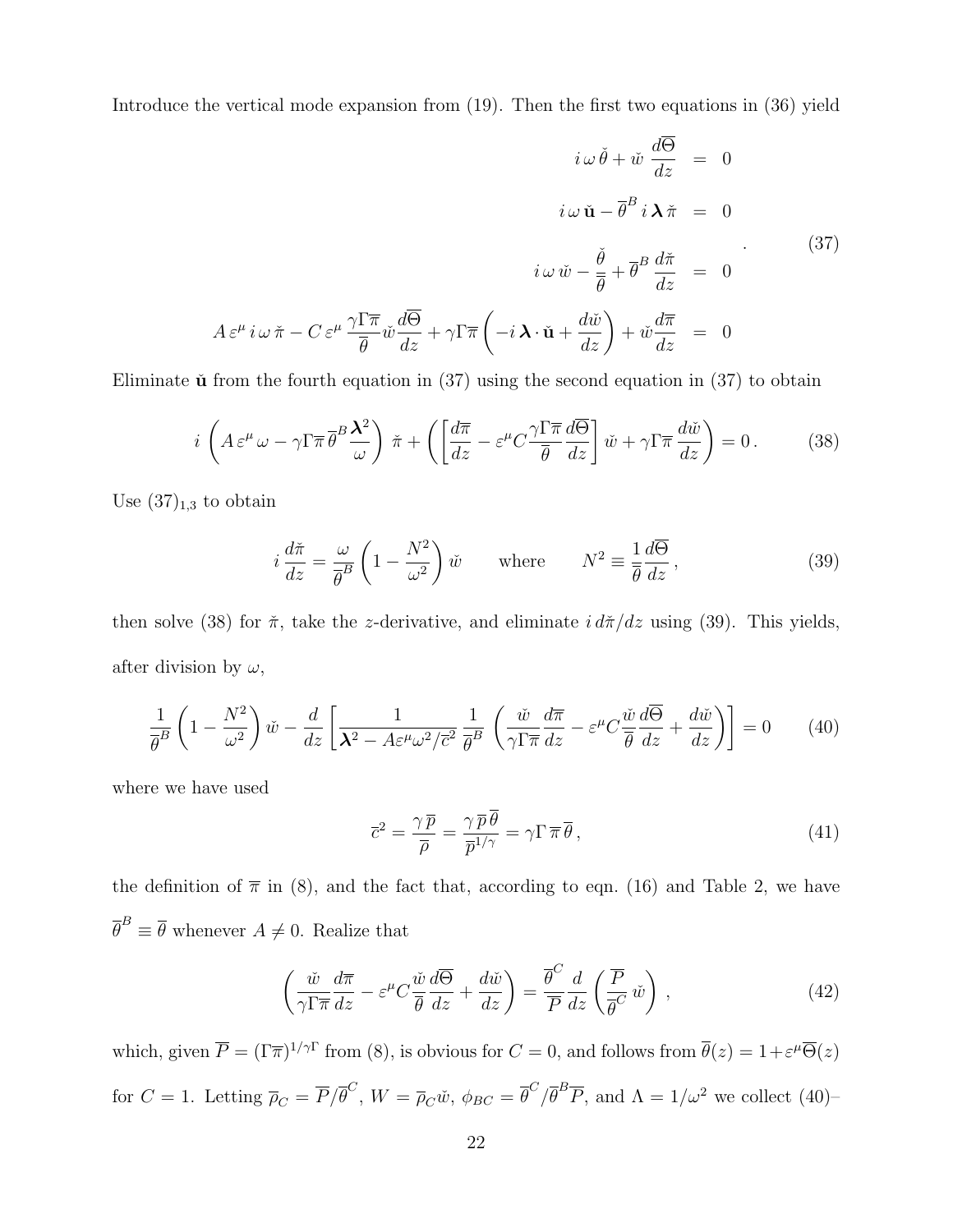(42) to obtain the Sturm-Liouville equation from (20):

$$
-\frac{d}{dz}\left[\frac{\phi_{BC}}{\lambda^2 - A\varepsilon^{\mu}/\Lambda \overline{c}^2} \frac{dW}{dz}\right] + \phi_{BC} W = \Lambda \left(\phi_{BC} N^2\right) W \tag{43}
$$

where

$$
\phi_{BC} = \frac{\overline{\theta}^C}{\overline{\theta}^B \overline{P}} = \begin{cases} \frac{\overline{\theta}}{\overline{P}} & \text{anelastic} \\ \frac{1}{\overline{\theta}\,\overline{P}} & \text{compressible & \text{pseudo-incompressible} \end{cases}
$$
(44)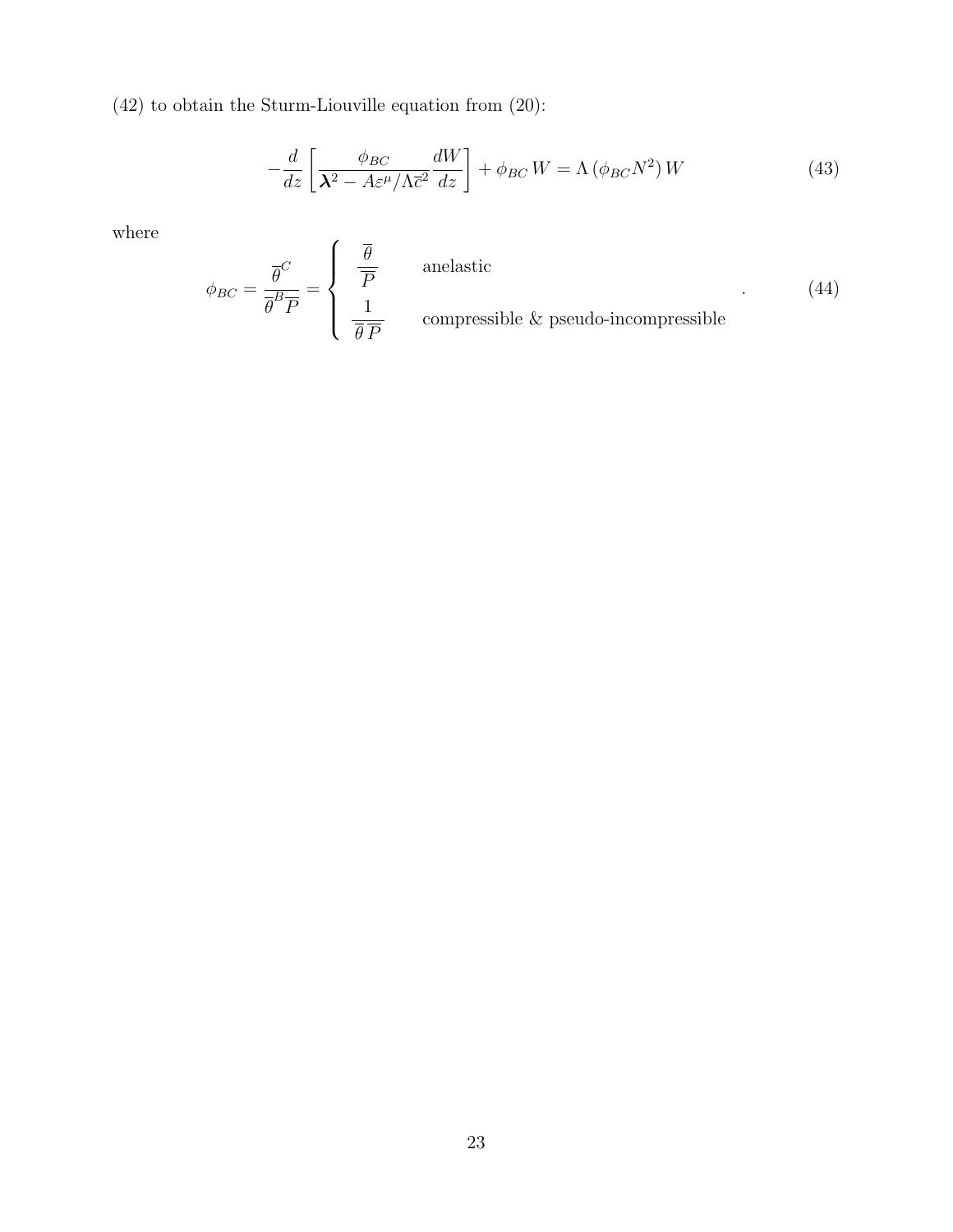# REFERENCES

- Almgren, A. S., J. B. Bell, C. A. Rendleman, and M. Zingale, 2006: Low mach number modeling of type ia supernovae. i. hydrodynamics. The Astrophysical Journal, **637**, 922– 936.
- Bannon, P. R., 1996: On the anelastic approximation for a compressible atmosphere. Journal of the Atmospheric Sciences, 53, 3618–3628.
- Davies, T., A. Staniforth, N. Wood, and J. Thuburn, 2003: Validity of anelastic and other equation sets as inferred from normal-mode analysis. Q. J. R. Meteorol. Soc., 129, 2761– 2775.
- Durran, D. R., 1989: Improving the anelastic approximation. Journal of the Atmospheric Sciences, 46, 1453–1461.
- Dutton, J. A. and G. H. Fichtl, 1969: Approximate equations of motion for gases and liquids. Journal of the Atmospheric Sciences, 47, 1794–1798.
- Kato, T., 1995: Pertubation theory for linear operators. Classics in Mathematics, Springer Verlag.
- Klein, R., 2009: Asymptotics, Structure, and Integration of Sound-Proof Atmospheric flow Equations. Theoretical and Computational Fluid Dynamics, 23, 161–195.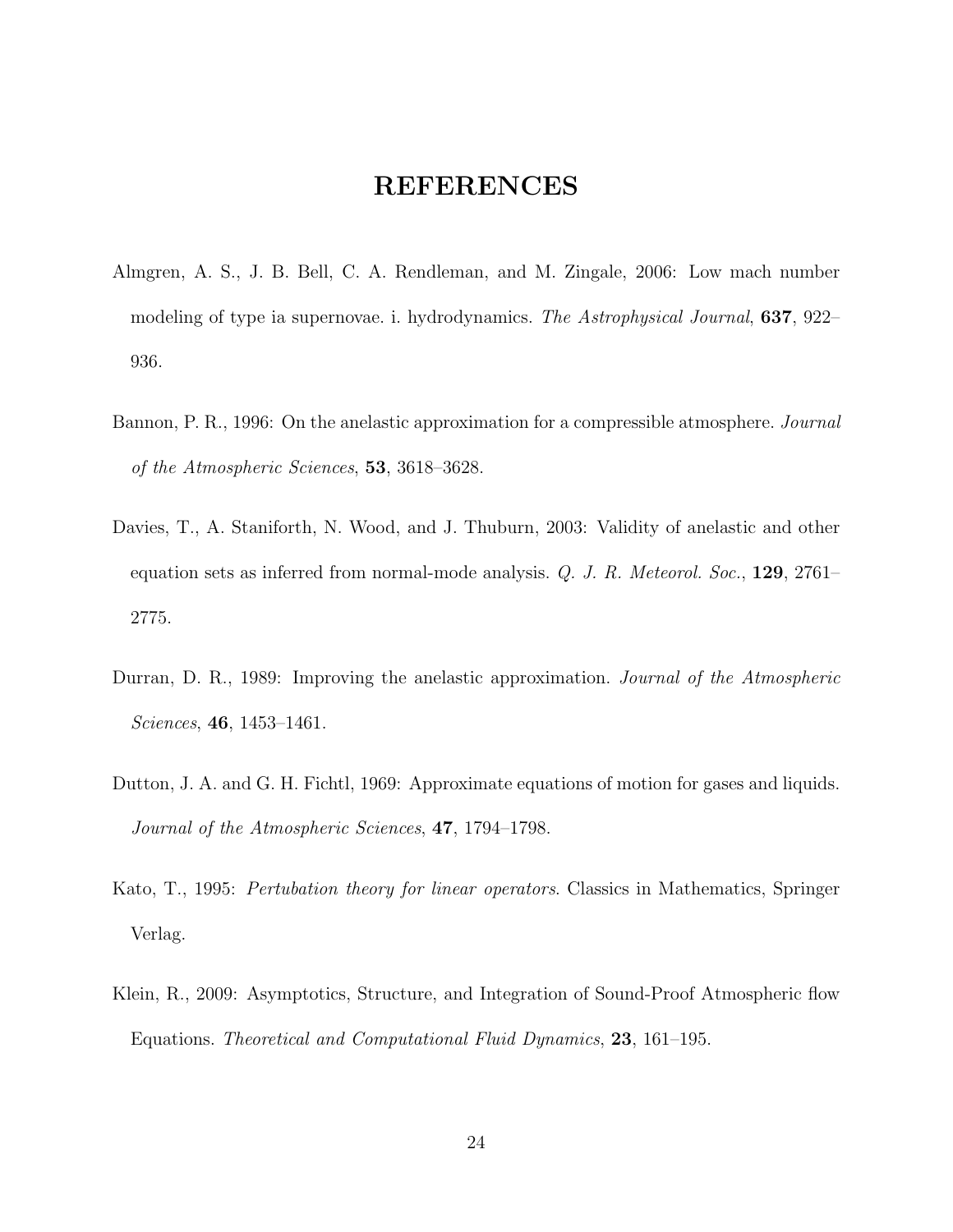- Kong, Q. and A. Zettl, 1996: Eigenvalues of regular sturm-liouville problems. J. Differential Equations, 131, 1–19.
- Lipps, F. and R. Hemler, 1982: A scale analysis of deep moist convection and some related numerical calculations. Journal of the Atmospheric Sciences, 29, 2192-2210.
- Ogura, Y. and N. A. Phillips, 1962: Scale analysis of deep moist convection and some related numerical calculations. *Journal of the Atmospheric Sciences*, **19**, 173–179.
- Prusa, J., P. Smolarkiewicz, and A. Wyszogrodzki, 2008: Eulag, a computational model for multiscale flows. Computers & Fluids, 37, 1193-1207.
- Zettl, A., 2005: Sturm-Liouville Theory, Math. Surveys & Monographs, Vol. 121. American Mathematical Society.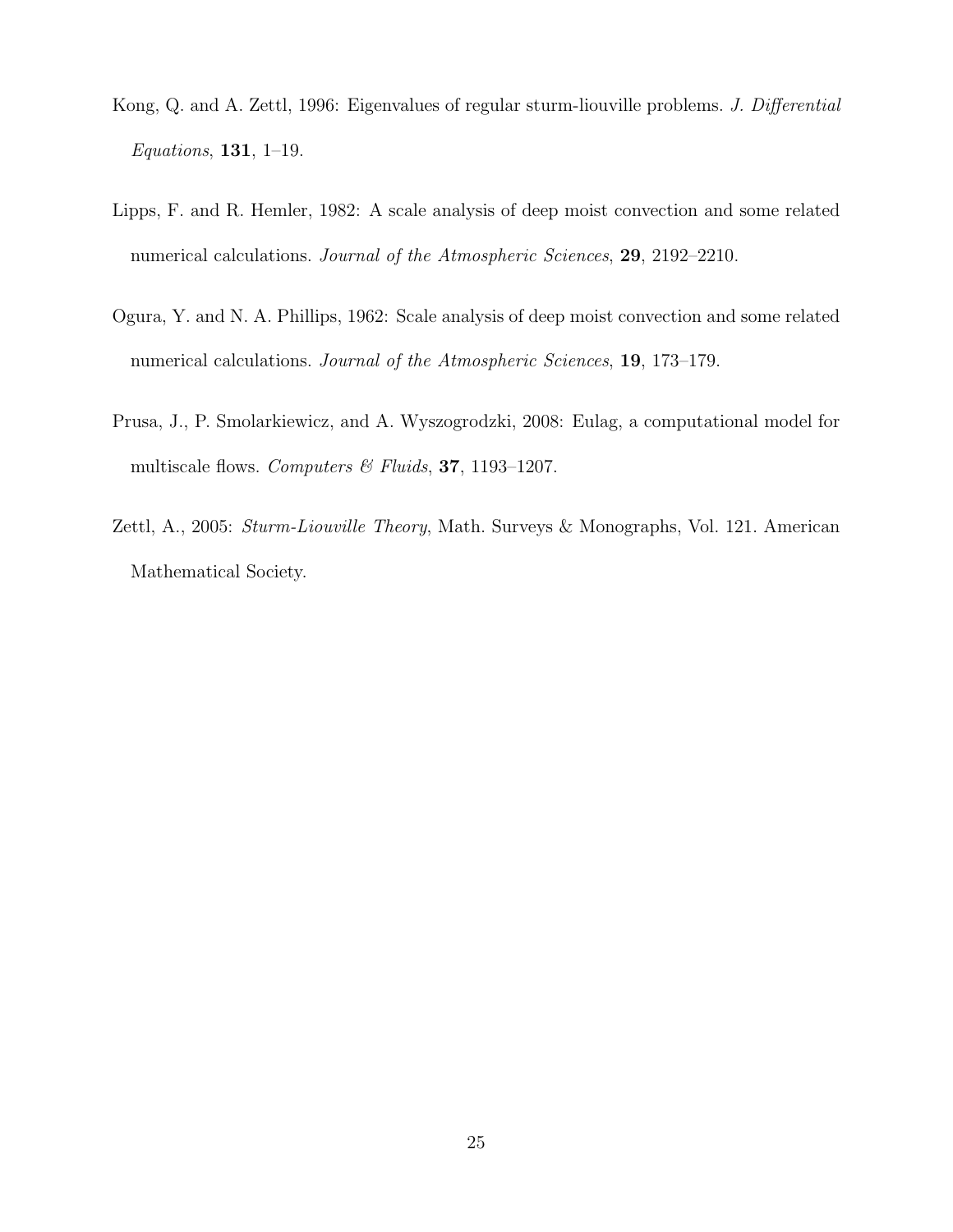# List of Tables

| Characteristic inverse time scales |  |
|------------------------------------|--|
| Switching parameters in eqn. (16). |  |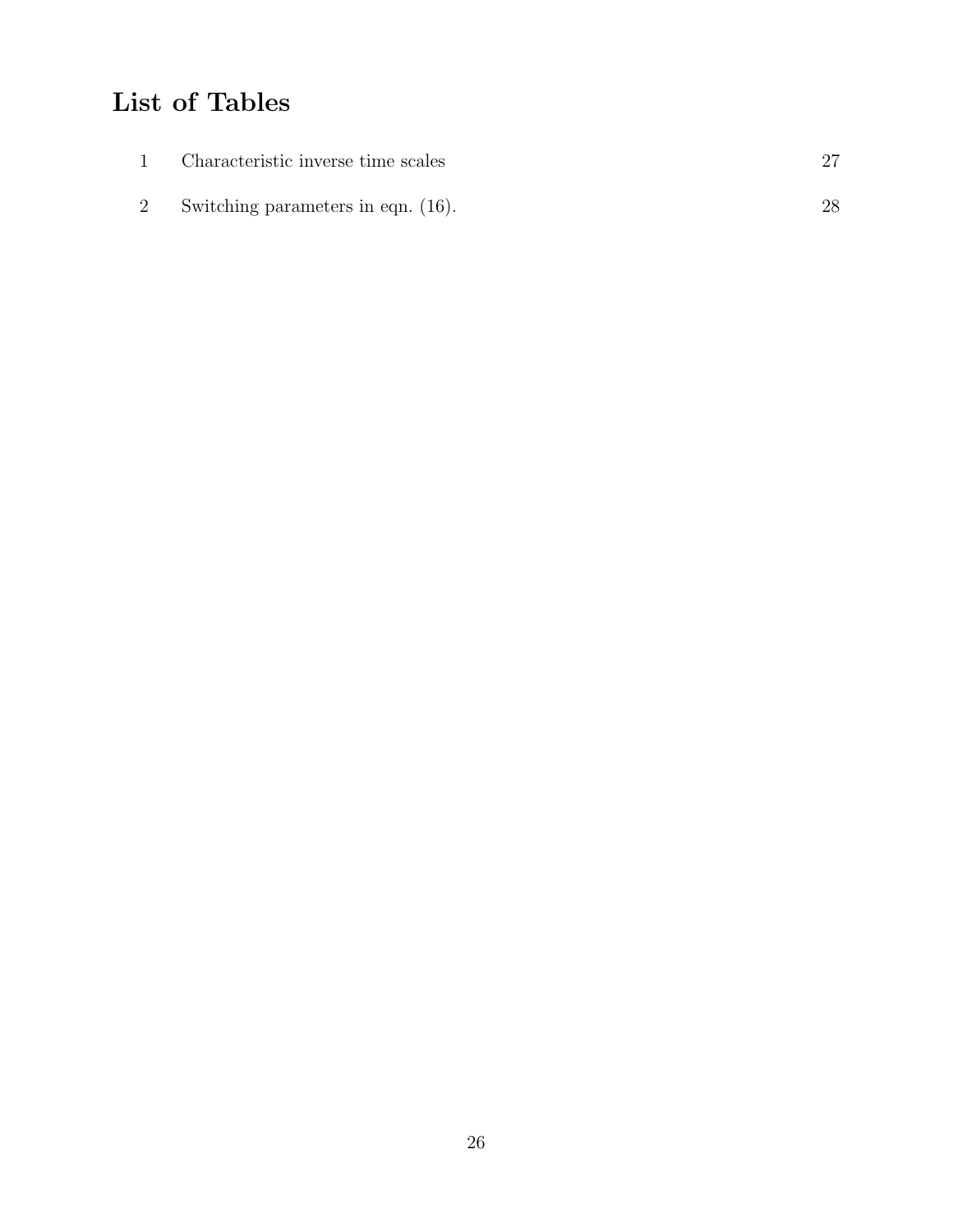Table 1. Characteristic inverse time scales

|                                                                                         | dimensional                                 | dimensionless                                                                                                                                                                                                              |  |
|-----------------------------------------------------------------------------------------|---------------------------------------------|----------------------------------------------------------------------------------------------------------------------------------------------------------------------------------------------------------------------------|--|
| advection                                                                               | $\frac{u_{\text{ref}}}{h_{\text{sc}}}$      |                                                                                                                                                                                                                            |  |
| internal waves : $N = \sqrt{\frac{g}{\overline{\theta}} \frac{d\overline{\theta}}{dz}}$ |                                             | $\frac{\sqrt{gh_{\text{sc}}}}{u_{\text{ref}}}\sqrt{\frac{h_{\text{sc}}}{\overline{\theta}}}\frac{d\overline{\theta}}{dz}=\frac{1}{\varepsilon}\sqrt{\frac{h_{\text{sc}}}{\overline{\theta}}}\frac{d\overline{\theta}}{dz}$ |  |
| sound                                                                                   | / $g h_{\rm sc}$<br>$\overline{h_{\rm sc}}$ | ${}^\prime g h_{\rm sc}$<br>$u_{\rm ref}$<br>$\varepsilon$                                                                                                                                                                 |  |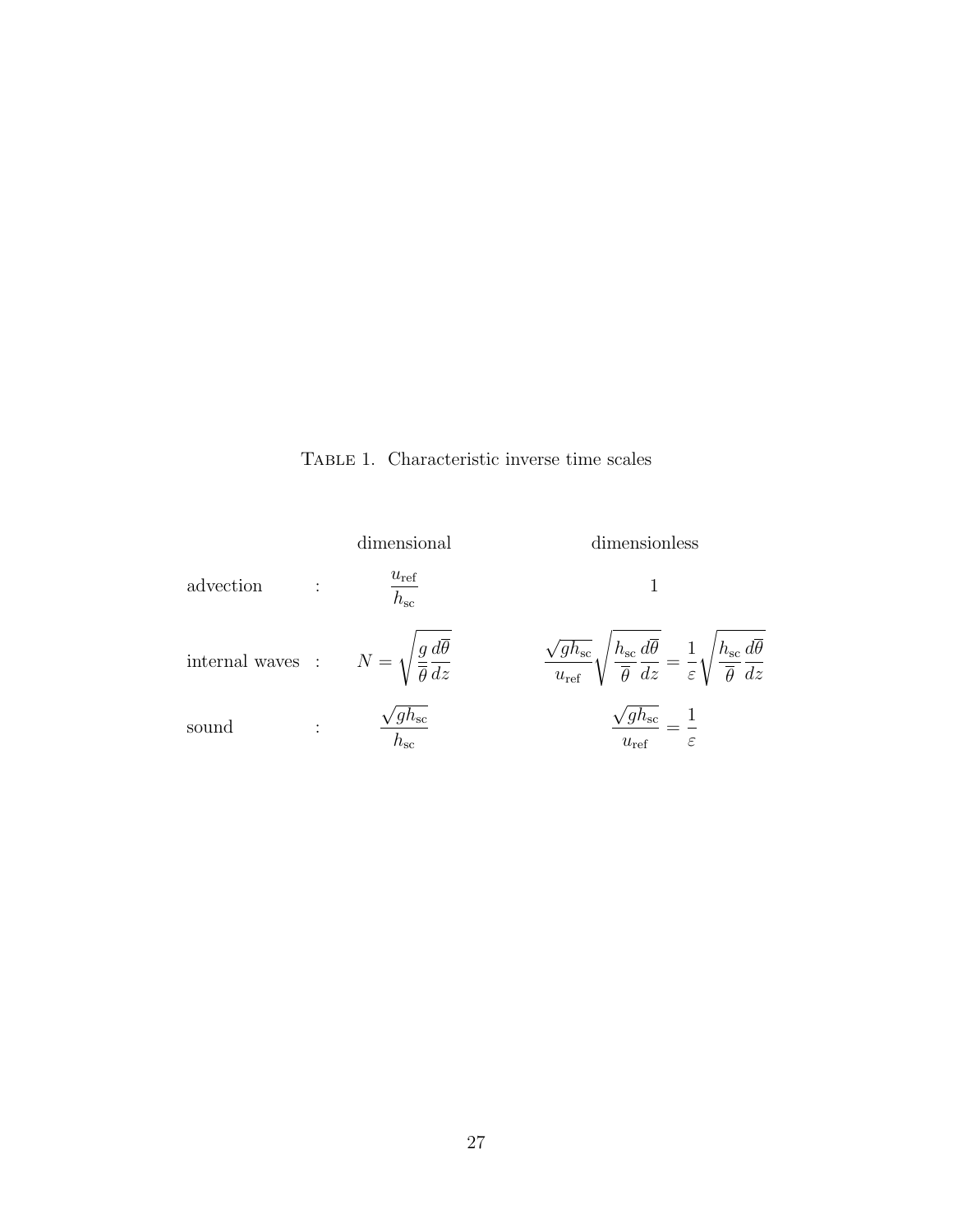TABLE 2. Switching parameters in eqn. (16).

| model                 |  |  |
|-----------------------|--|--|
| compressible          |  |  |
| pseudo-incompressible |  |  |
| anelastic             |  |  |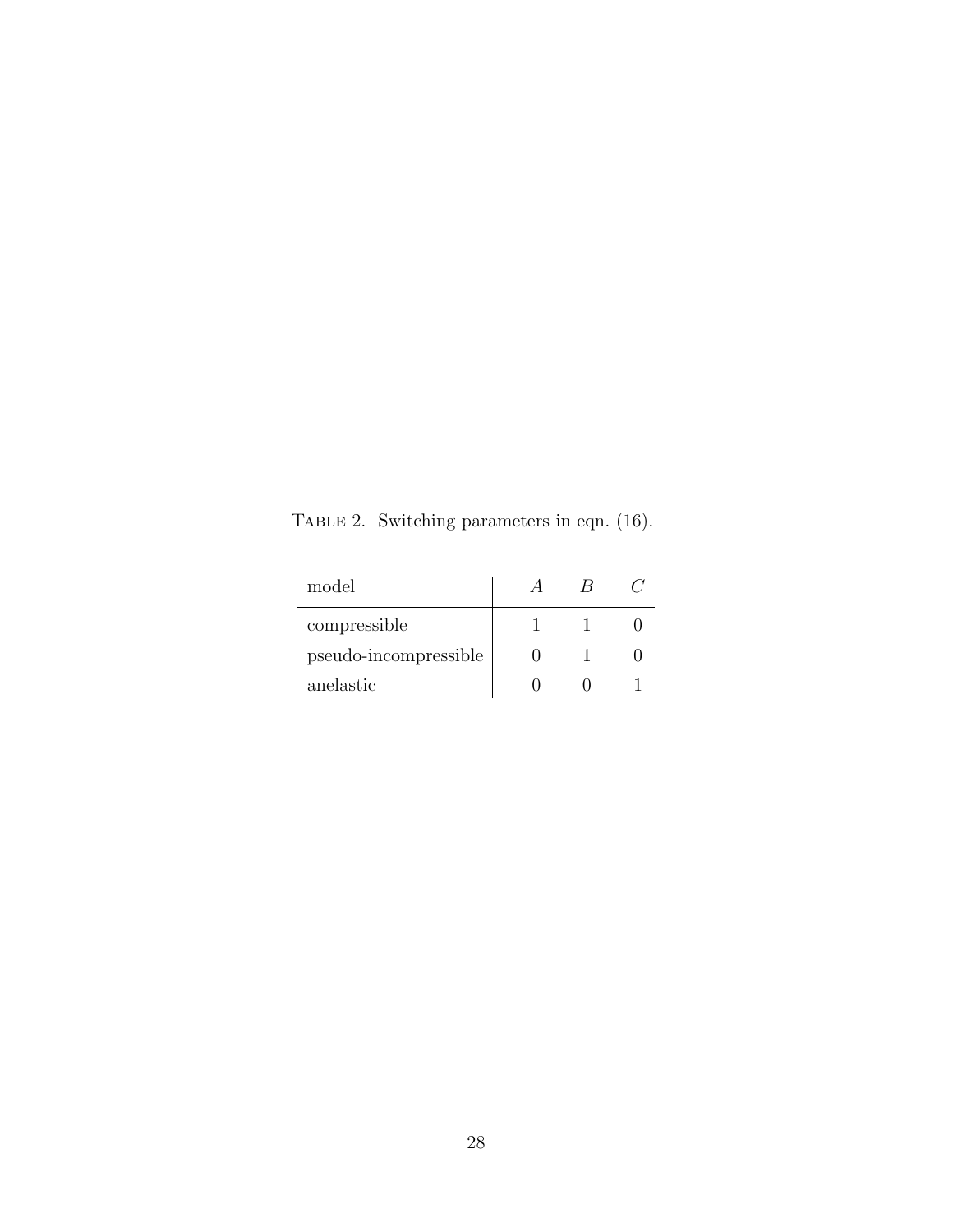# List of Figures

- 1 Sample potential temperature distribution (left) and the resulting dimensionless vertical distributions of  $\overline{P} = \overline{\rho} \overline{\theta}$  and  $\overline{\rho}$ . 30
- 2 Comparison between the sound-proof and first-order accurate approximations to the compressible internal wave eigen-values for the background state from Fig. 1 and horizontal wave numbers  $|\lambda| = 0.5$  (a),  $|\lambda| = 2.0$  (b), and  $|\lambda| = 8.0$ (c). The approximate compressible eigenvalues and eigenmodes are defined through the perturbed Sturm-Liouville problem in (32). The graph shows relative differences of the eigenvalues  $(\Lambda_j^0 - \Lambda_j^1)/\Lambda_j^0$ . 31
- 3 Vertical velocity structure functions for the same case as in Fig. 2 and mode number  $k = 10$  and horizontal wave numbers  $|\lambda| = 0.5$  (top row) and  $|\lambda| = 8.0$ (bottom row). Structure functions (left) and their deviations of the soundproof modes from the first-order accurate compressible mode (right). 32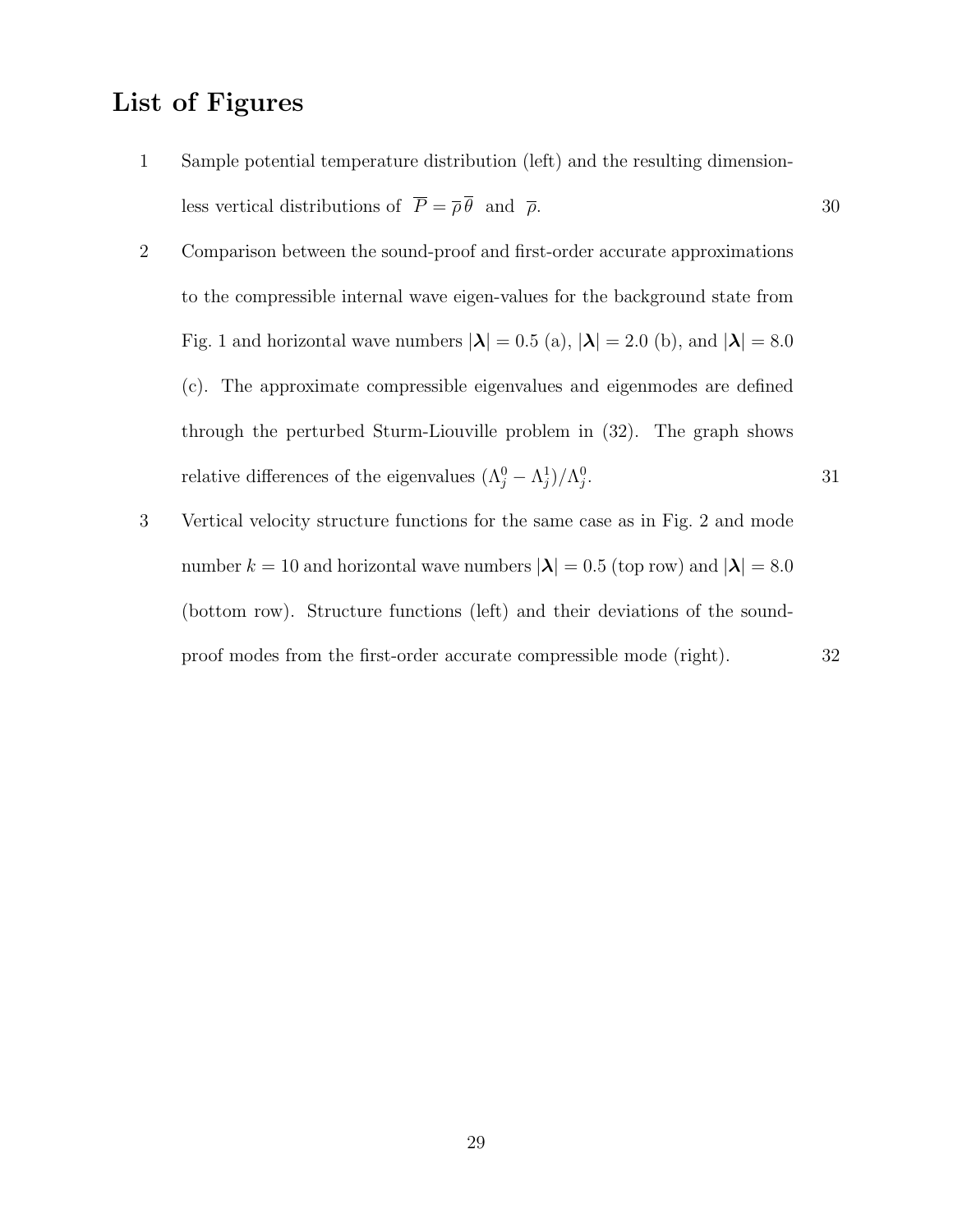

Fig. 1. Sample potential temperature distribution (left) and the resulting dimensionless vertical distributions of  $P = \overline{\rho} \theta$  and  $\overline{\rho}$ .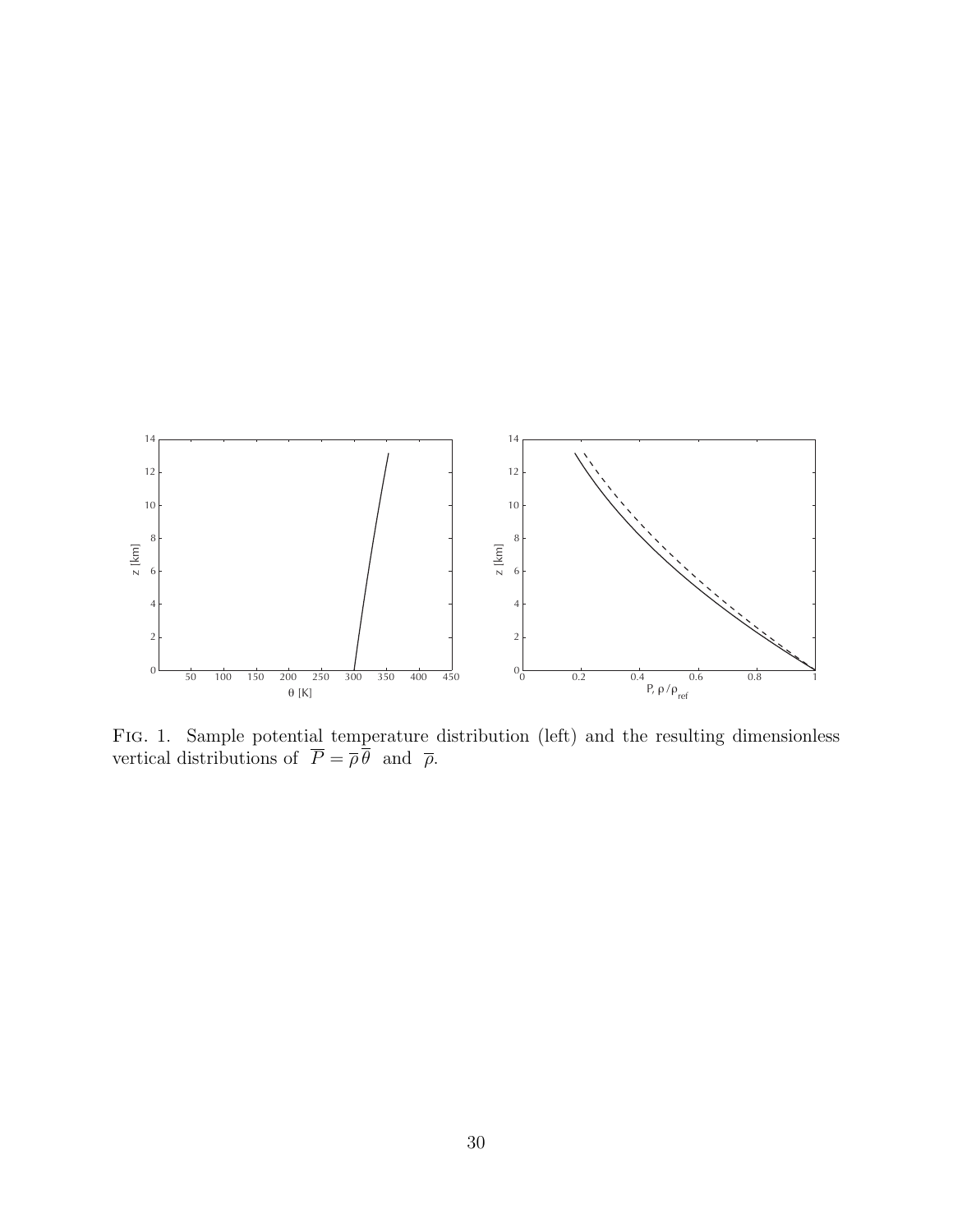

Fig. 2. Comparison between the sound-proof and first-order accurate approximations to the compressible internal wave eigen-values for the background state from Fig. 1 and horizontal wave numbers  $|\lambda| = 0.5$  (a),  $|\lambda| = 2.0$  (b), and  $|\lambda| = 8.0$  (c). The approximate compressible eigenvalues and eigenmodes are defined through the perturbed Sturm-Liouville problem in (32). The graph shows relative differences of the eigenvalues  $(\Lambda_j^0 - \Lambda_j^1)/\Lambda_j^0$ .